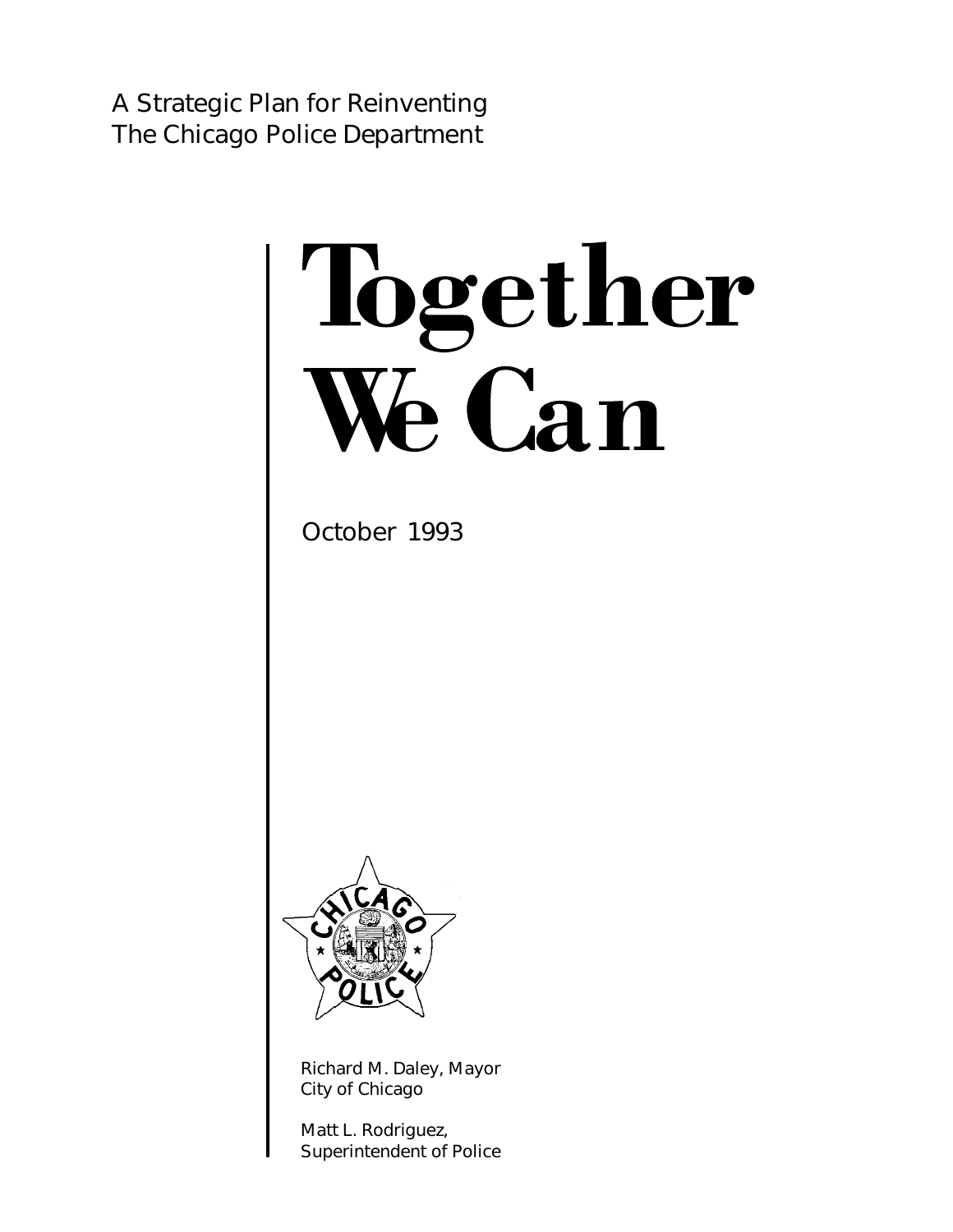# Together We Can

A Strategic Plan for Reinventing The Chicago Police Department

October 1993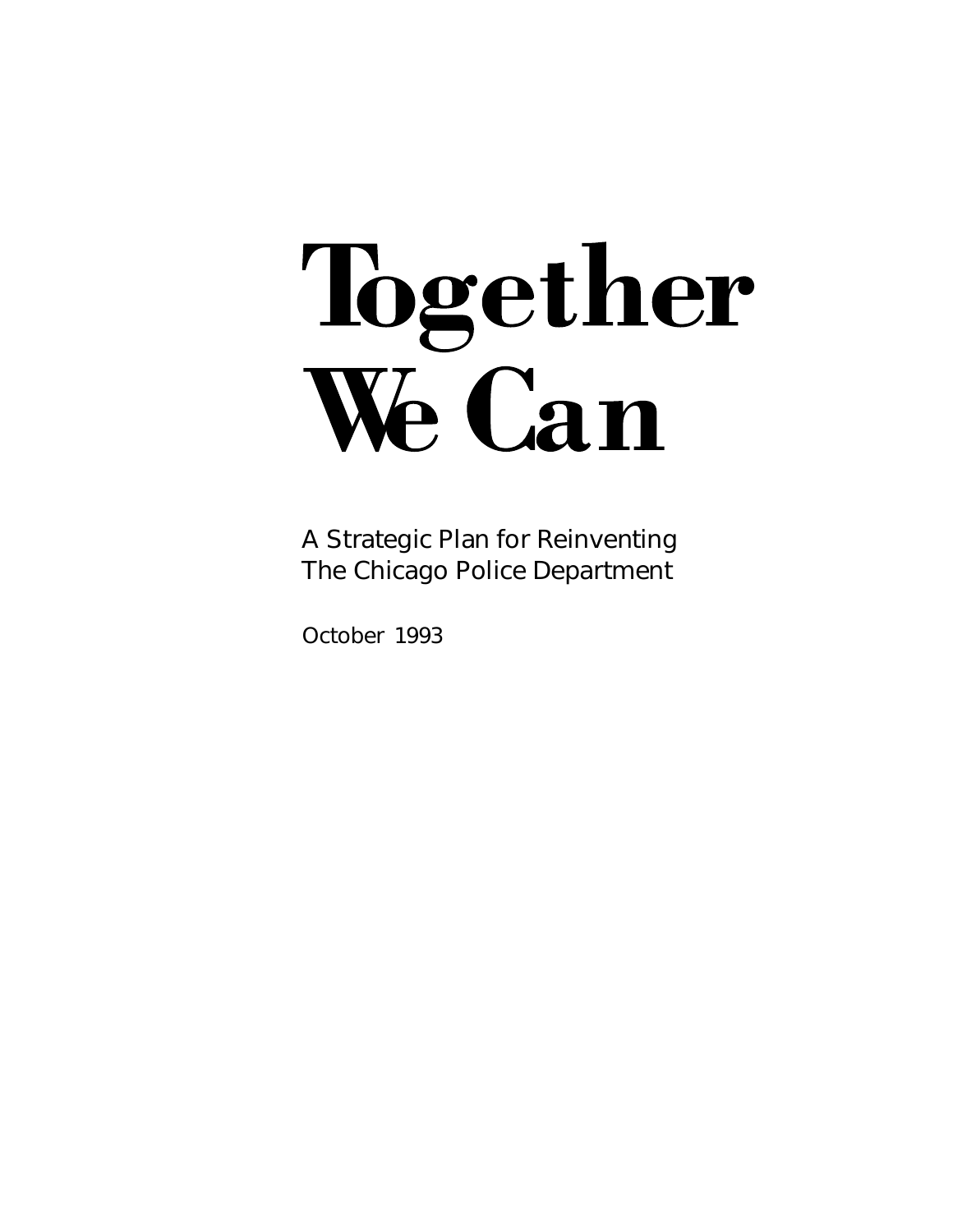# **FROM THE MAYOR**



**COMMUNITY POLICING MEANS REPORT THE CHICAGO POLICE**<br>
Department. It means doing more than responding to calls for<br>
Service and solving crimes, It means transforming the Department

service and solving crimes. It means transforming the Department to support a new, proactive approach to preventing crimes before they occur. It means forging new partnerships among residents, business owners, community leaders, the police, and City services to solve long-range community problems.

Superintendent Matt Rodriguez is taking the lead in this ambitious plan for change. *Together We Can* is a thoughtful statement of the Superintendent's strategic vision for the Department. It demonstrates both a thorough understanding of the scope of the task and the capacity to lead the Department through the changes over the next three to five years.

As members of the Police Department, you have a singular opportunity to be the catalyst for the historic changes taking place in Chicago.

As Mayor, I recognize that the police can't do it alone. If community policing means reinventing the way the Chicago

Police Department works, it also means reinventing the way all City agencies, community members, and the police work with each other. Everyone must share the responsibility for the safety and well-being of our neighborhoods.

Solving crimes has been and always will be an essential part of law enforcement. But preventing crimes is the most effective way to create a safer environment for ourselves, our families, and our neighbors.

> Richard M. Daley Mayor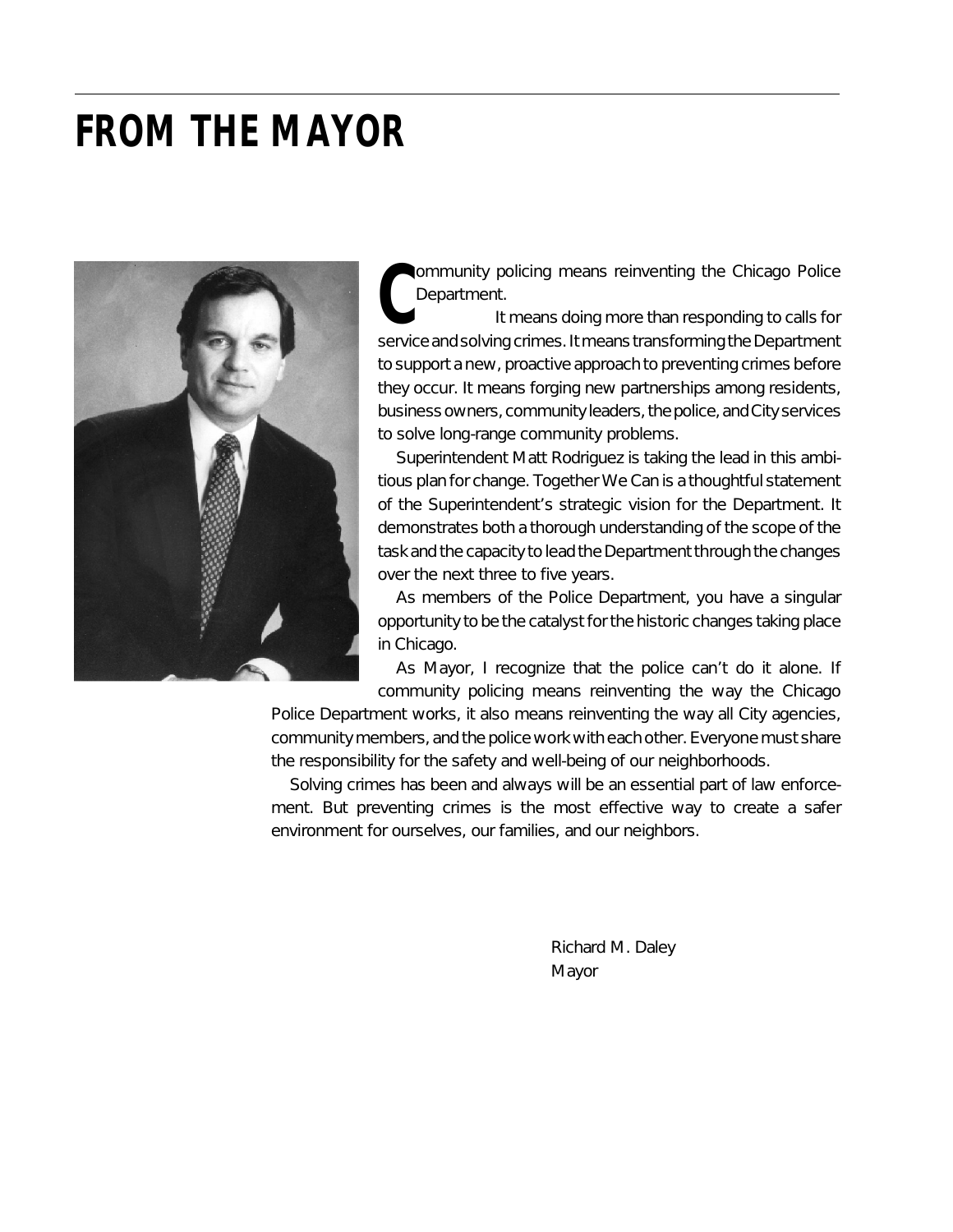# **TABLE OF CONTENTS**

| Partnership with the Community: The Key to Change  12           |  |
|-----------------------------------------------------------------|--|
|                                                                 |  |
| Networking with Public and Private Sector Service Providers  27 |  |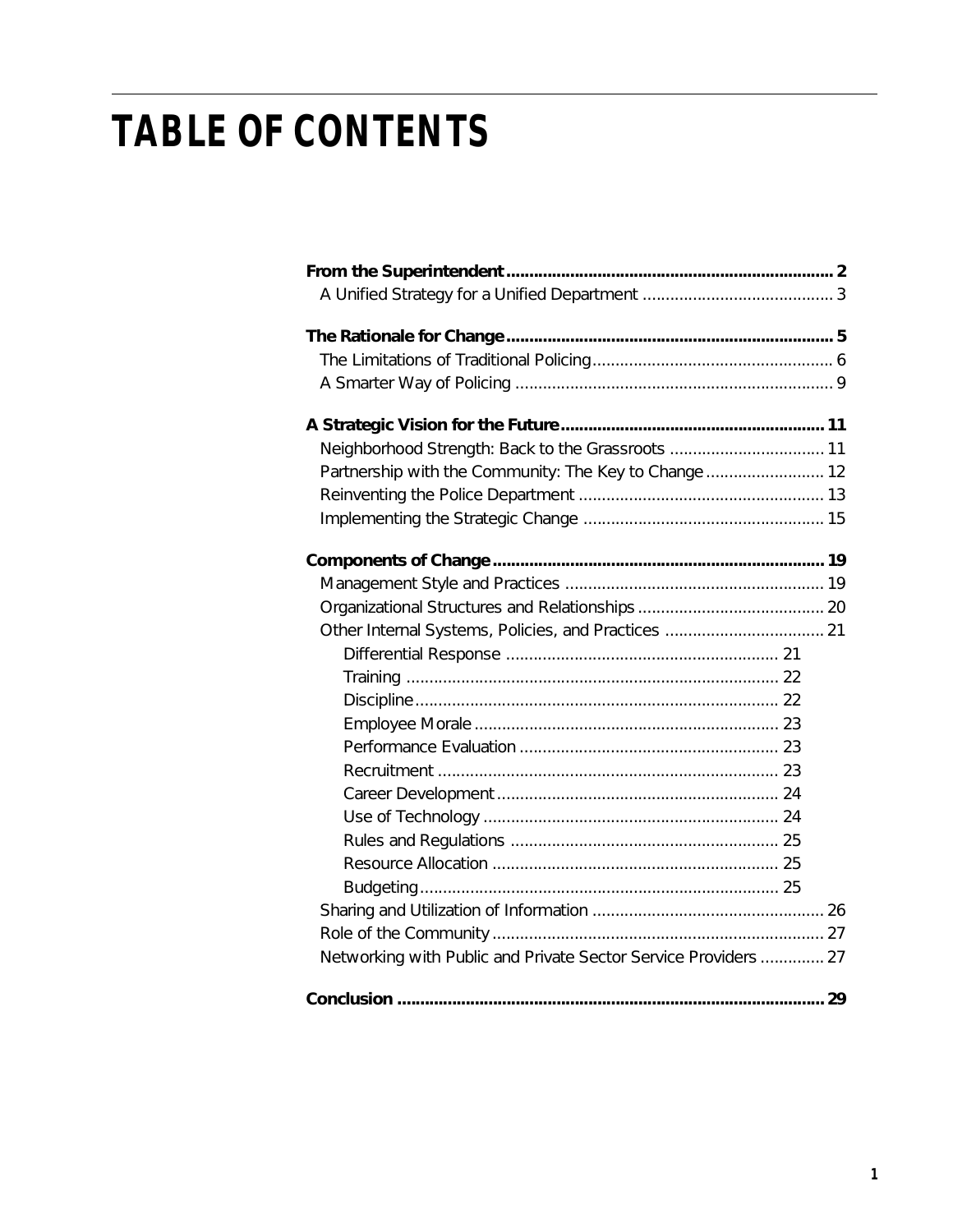# **FROM THE SUPERINTENDENT**

*To maintain at all times a relationship with the public that gives reality to the historic tradition that the police are the public and that the public are the police: the police being only the members of the public that are paid to give full-time attention to duties which are incumbent on every citizen in the interest of community welfare and existence.*

*—Sir Robert Peel, nineteenthcentury English statesman and father of modern policing*

his is an exciting time of change for the Chicago Police Depart-<br>ment and for the communities we serve. After three decades of operating under one dominant policing strategy (and, in many cases, perfecting that strategy), the Department is embarking on a historic change in the way we provide police services to the citizens of Chicago.

Our new strategy enhances the crime-fighting capacity of the Department. It is designed to produce tangible results in improving the quality of life in all of our neighborhoods. It mobilizes both government and community



resources in a new and constructive partnership toward reducing crime, fear, and neighborhood disorder. It is, in short, Chicago's own vision of community-based policing.

Why are we changing our policing strategy? Because the changing nature of crime and violence, and the dramatic changes taking place in urban society, demand that we in policing make changes as well. This environment of change provides a rare window of opportunity for us in Chicago. Not since the appointment of Superintendent O. W. Wilson in the wake of the Summerdale ("Cops as Burglars") scandal more than thirty years ago has there been a more appropriate time to initiate necessary and sweeping changes in the Police Department and in our relationship with our customers—the people of Chicago.

Unlike that last strategic shift (which brought us the professional model of traditional policing), our new strategic change was not necessitated by scandal or corruption. Nor was it born out of failure. The men and women of the Chicago Police Department have established the pace with respect to rapidly responding to calls for service, arresting offenders, and carrying out other elements of the traditional policing strategy. But these best efforts have not produced the necessary results: a reduction in crime and an increased sense of individual safety and neighborhood order.

Our new strategy is driven by the need to improve the way we serve the citizens of Chicago. This strategy builds on the legacy and vast talent that exist within the Department. But the strategy also recognizes members' frustration,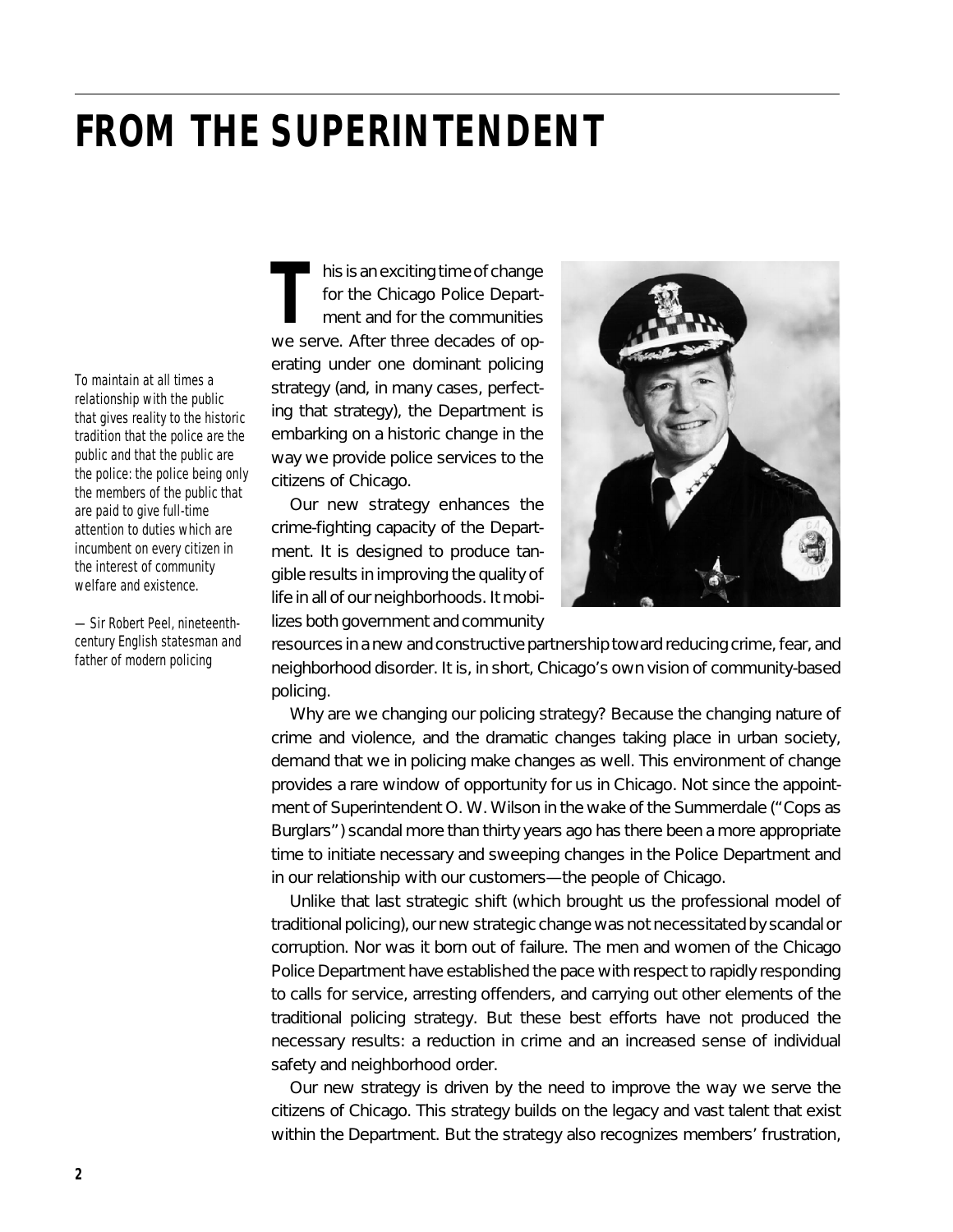#### **FROM THE SUPERINTENDENT**

*This strategic plan institutionalizes the CAPS philosophy as the one policing strategy for the next three to five years, and beyond.*

*I have made a commitment to keep all Department members, sworn and civilian, informed of the progress we make in implementing this strategy and to aggressively seek out your ideas and experiences, as well as those of the community.*

as both police officers and responsible community members, over the intolerable conditions that exist in many of our neighborhoods, and the Department's inability to remedy those conditions using a totally incident-driven approach to policing. Our strategy attempts to relieve officers from the yoke of 911 constantly racing from one call to another. In its place, we will give officers more time to apply their talent and expertise in identifying neighborhood crime problems and developing creative solutions through a mobilized partnership of government and community resources.

#### **A Unified Strategy for a Unified Department**

This document lays the foundation for our new strategic direction. I encourage every member of the Department to read it, and think through it, thoroughly. Keep in mind that this document is not a prescriptive "how-to" manual for achieving the changes we need to make; that will come later in a more detailed plan of action. Rather, this document is a strategic description of where we want to be—and what we want to be—as an organization three to five years from now.

A critical point here: this strategy will guide more than just the future of the recently implemented Chicago Alternative Policing Strategy (CAPS). This strategy will guide the future of the entire Chicago Police Department. In fact, this strategic plan institutionalizes the CAPS philosophy as the one policing strategy for the Department for the next three to five years, and beyond. There is no room in our organization for other, competing strategies.

A vital part of this strategic vision will be the marketing of our plan. For our strategy to be successful, we must develop consensus and support within all levels of the Department, within other City agencies that are a critical part of the strategy, and, as importantly, in the broader community. I have made a commitment to keep all Department members, sworn and civilian, informed of the progress we make in implementing this strategy and to aggressively seek out your ideas and experiences, as well as those of the community.

It is also critical that we remain flexible. One shortcoming of our implementation of the traditional policing model was that we did not make the adjustments necessitated by changes in crime and society over the last few decades. Remaining flexible and making adjustments will again require the ideas and input of all Department employees and members of the community. I am relying on you to develop a professional perspective and to provide the Department with the ongoing evaluation and feedback that will be critical to keeping our new strategy relevant and moving forward.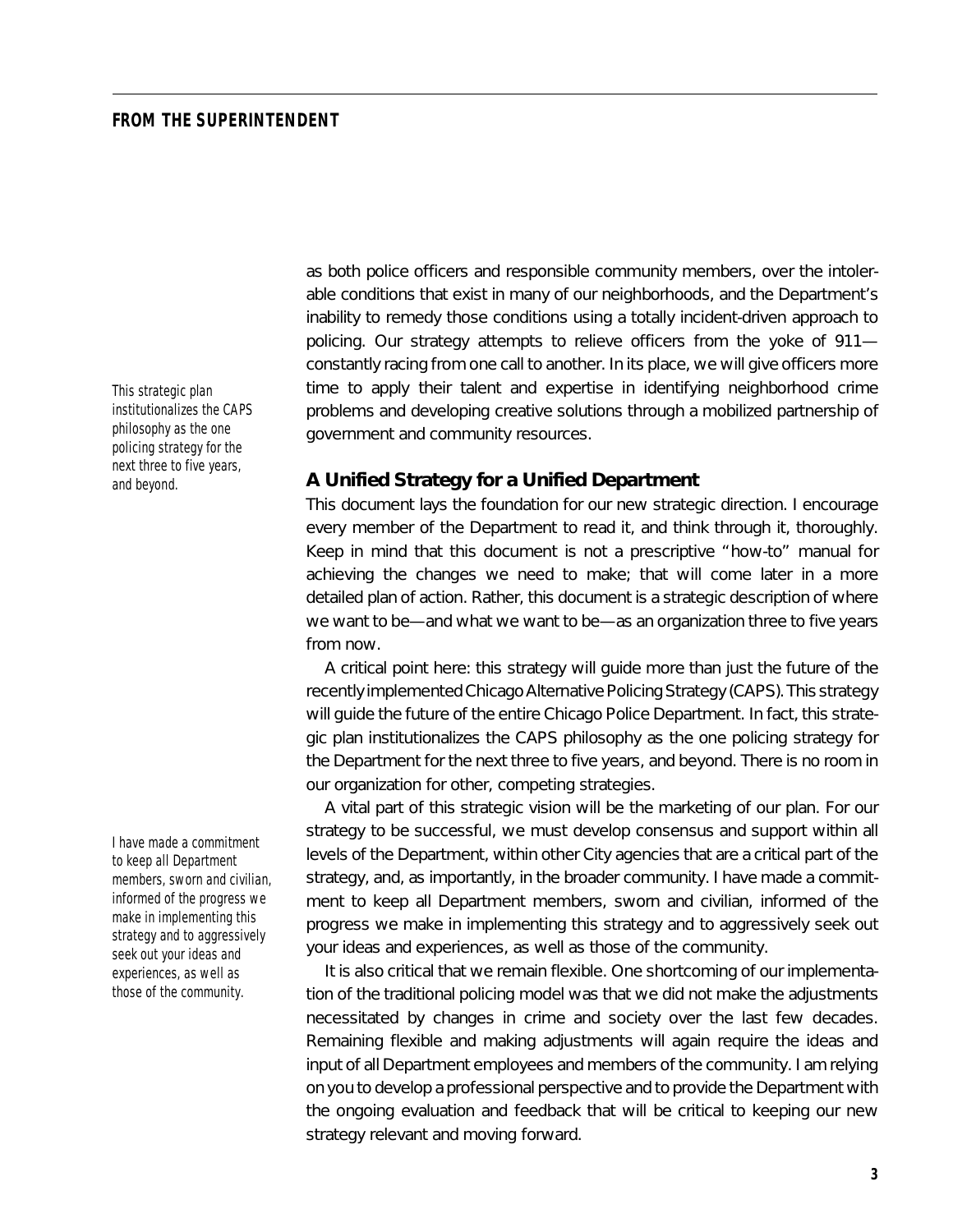### **FROM THE SUPERINTENDENT**

As I said, this is an exciting time for the Chicago Police Department and for the City. However, achieving our strategic goal of an improved quality of life in our neighborhoods must go beyond the search for a new policing strategy, no matter how promising. As modern urban life becomes more challenging and complex, so does the role of police officers, who must be even more creative and ingenious. We must constantly seek out new ways for citizens and their government to work in partnership toward solving the range of difficult and constantly changing problems that still confront us. With this new strategic plan, the Department can be a catalyst for forging and maintaining that partnership here in Chicago.

Together we can make a difference.

Matt L. Rodriguez Superintendent of Police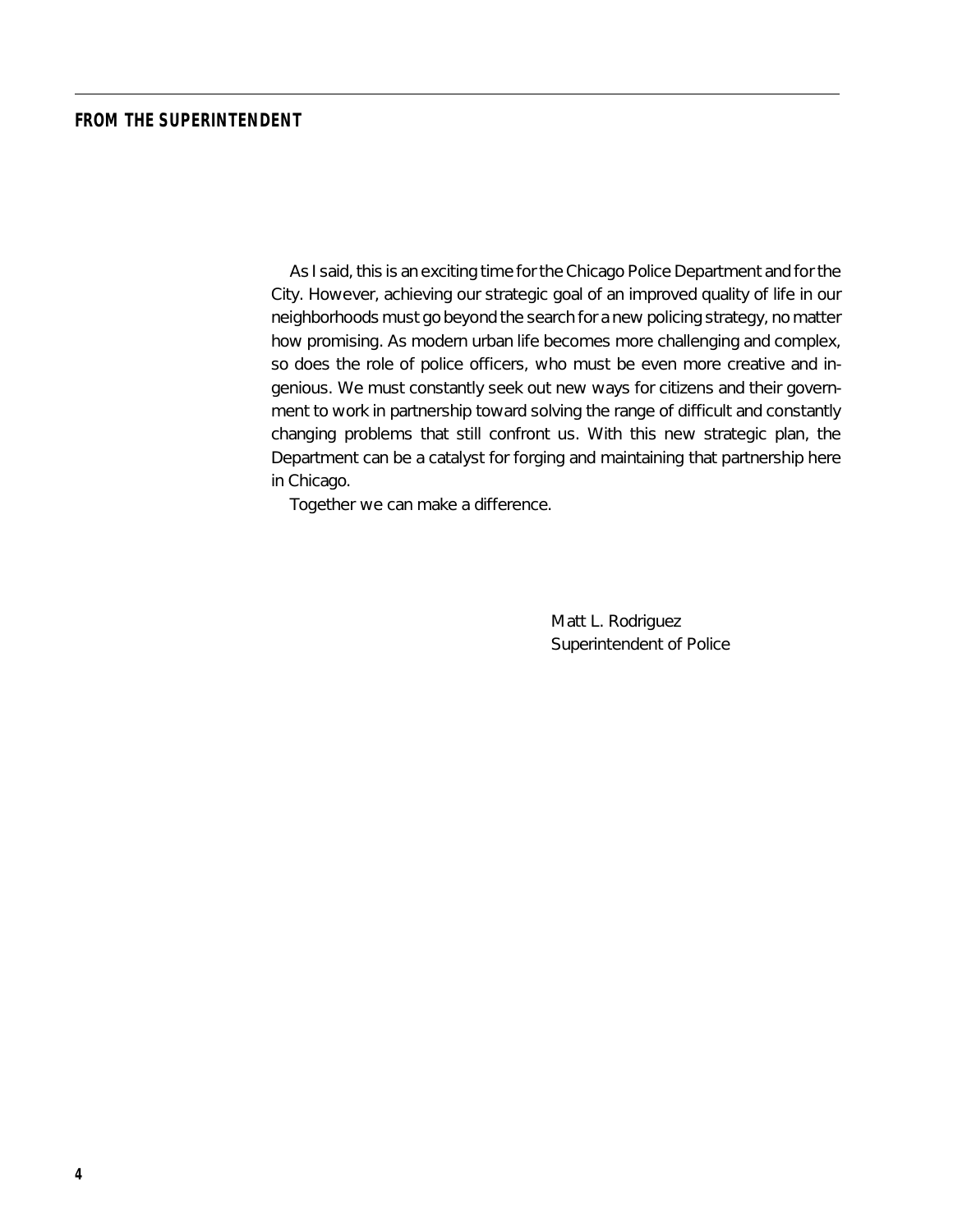olicing in urban America has become overwhelmed by a mix of complex, **P**dangerous, and often deadly problems. The situation in Chicago is no different.

The causes of crime are more complicated than ever before, and many are based in social conditions and institutions over which the police have traditionally exercised little, if any, influence. Changing demographics, a shifting economic base, deteriorating schools, the breakdown of families, chronic drug and alcohol abuse, racial tensions—all contribute to a spiralling crime rate and a growing sense of fear and disorder in many neighborhoods. These changes in society and an increasingly diverse and demanding public placed new demands on the police at a time when their traditional workload was already expanding because of illegal drugs, street gangs, and the presence of increasingly powerful firearms.

The nature of crime has also changed. Crime is more violent and indiscriminate—to the point that the national Centers for Disease Control and Prevention recently labeled homicide a national epidemic. Everyone seems vulnerable, and fear of crime is a constant in many urban communities. That poor and minority neighborhoods have been especially hard hit is a historical fact of life that appears to be worsening. The loss of control over one's own safety, as well as the safety of family and neighborhood, only feeds the public's sense of fear and frustration.

Like other metropolitan police agencies, the Chicago Police Department's ability to address these conditions is presently limited. Chicago police are identifying and apprehending more offenders than ever before: in the last ten years, the number of arrests for index crimes (a traditional measure of police effectiveness) has increased 20 percent. But the primary result of all this arrest activity has been backlogs in the courts and severe overcrowding in the jail and prison systems, not a reduction in crime or in citizen fear of crime.

Of course, vigorous enforcement of the law—especially directed at serious and violent career criminals—has been, and always will be, an essential way to punish and deter individual offenders in the short term. Even so, national statistics show that fewer than 5 out of every 100 arrests result in a criminal conviction with a prison sentence of more than one year. Interminable delays in the application of justice on the front end, coupled with the early release of so many offenders from prison on the back end, serve to undermine the credibility of the entire criminal justice system, and to make the job of the police both frustrating and, in its present form, ineffective at preventing crime. These conditions suggest that the police must find new ways of enhancing their crime-fighting capacity beyond the traditional law enforcement techniques they have come to master over the years.

*Arrests for index crimes in Chicago have increased 20 percent over the last ten years, resulting in court backlogs and prison overcrowding, not a reduction in crime.*

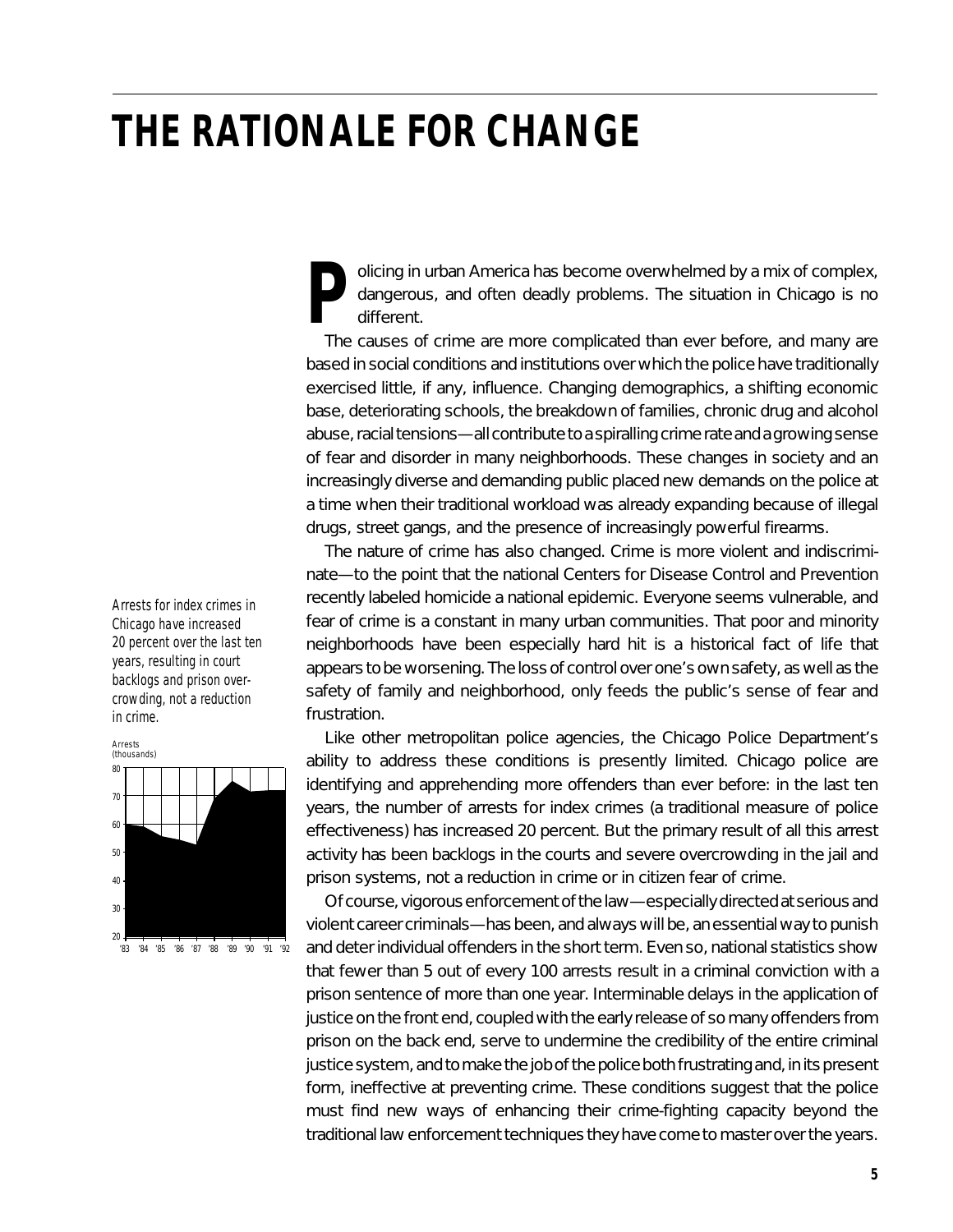In the current fiscal climate, however, enhancing our crime-fighting capacity would appear difficult. As problems such as drug abuse, school dropouts, and violence have grown more serious and complex, the resources to address them have not kept pace with the City's changing needs. Over the last two decades, federal and state support for a range of social services that directly impact crime and neighborhood well-being has fallen off, and local government has been left to absorb more of the financial burden. At the same time, police resources have been stretched by an already overwhelming, and growing, number of calls for service.

*Department resources have been stretched by an already overwhelming, and growing, number of calls for service.*



Chicago is faced with a widening gap between citizen demands and government resources. The resulting strains on the budgets of not only the Police Department, but also schools, parks, streets and sanitation, and other city services, only exacerbate the already dangerous conditions that are contributing to high levels of crime, disorder, and fear in so many of our neighborhoods.

This convergence of new problems and new opportunities has placed Chicago at a crossroads. One option is to continue the status quo and hope conditions change for the better. The more preferable path is to better manage for the changes around us—to draw on our knowledge, our history, and ourselves to develop a more effective strategy for solving the problems facing the City, the Police Department, and, most importantly, the citizens we serve.

This new strategy must go beyond the limitations of traditional policing. It must expand the Police Department's capacity to control *and prevent* crime. It must emphasize the *results* of our work, instead of just the activities we perform. And it must mobilize the resources of City government and the community in a united effort to make a real difference in the lives of all Chicagoans.

# **The Limitations of Traditional Policing**

Policing strategy in America has undergone several important changes during this century.<sup>1</sup> The traditional model of policing that many departments continue to follow today (characterized by random preventive patrols, rapid response to calls for service, and after-the-fact investigation of crimes) was the result of choices made by law enforcement leaders thirty or more years ago. At a time of growing concern over police corruption and undue political influence on the police, this

<sup>1</sup>For a thoughtful summary of changes in American policing strategy, see *The Evolving Strategy of Policing*, by George Kelling and Mark Moore, and *The Evolving Strategy of Police: A Minority View*, by Hubert Williams and Patrick Murphy. Both are available from the National Criminal Justice Reference Service in Rockville, Maryland.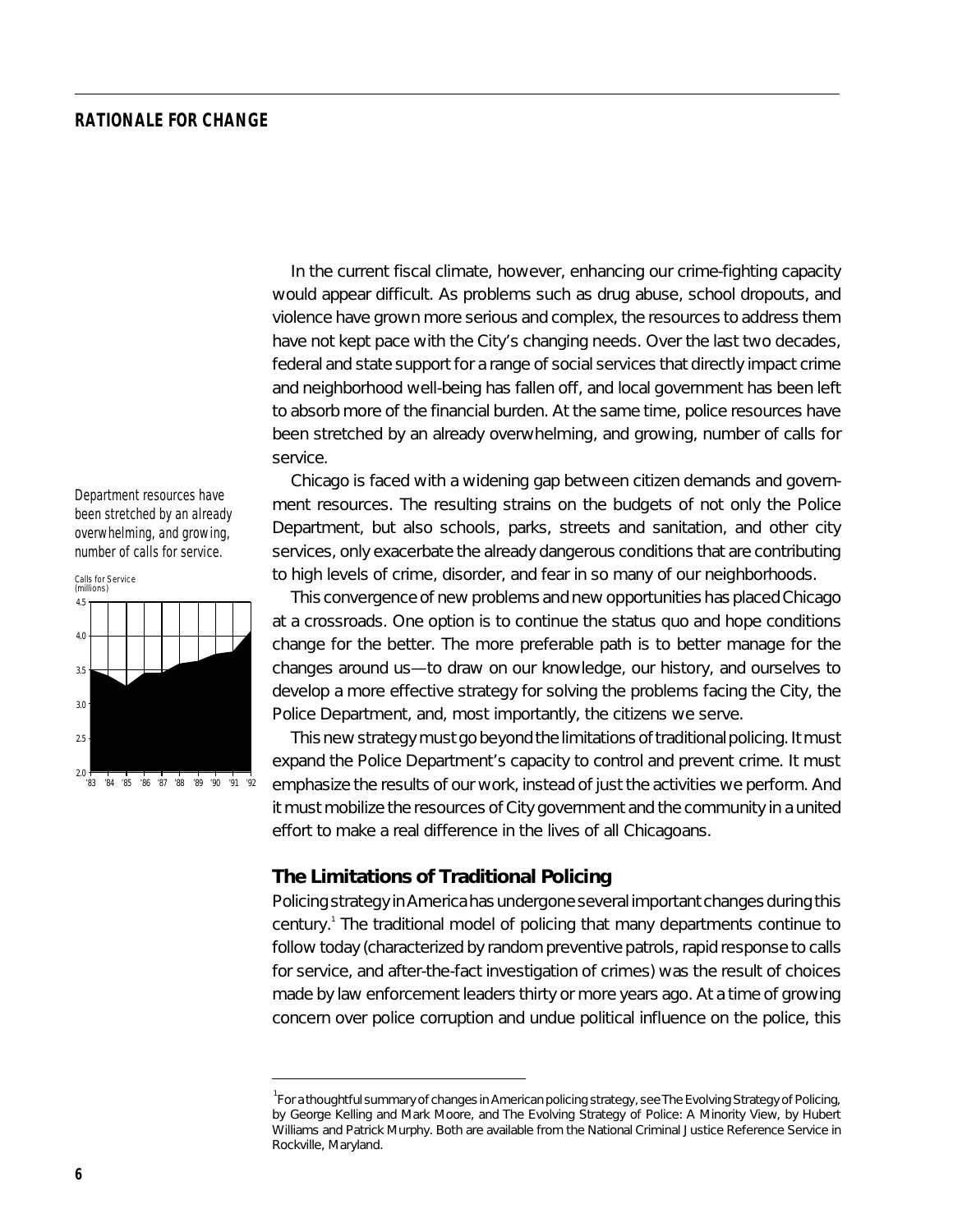*At a time of growing concern over police corruption and undue political influence on the police, the strategic shift to traditional policing made law enforcement more professional and more respected.*

*The 1974 Kansas City Preventive Patrol Study showed that doubling the number of squad cars patrolling the streets did not significantly affect serious crime levels.*

strategic shift succeeded in making law enforcement more professional and more respected. Professional policing also made departments more effective at what became the traditional measures of police performance: arrest totals, rapid response times, and the like.

With former Police Superintendent O. W. Wilson a leading advocate for, and architect of, the professional model of policing, Chicago was part of this national trend. The operational innovations and organizational values that Wilson brought to the Police Department were needed at the time, and they have had a lasting impact on the Department and its culture. They helped make the Chicago Police Department one of the most effective law enforcement agencies in the country operating under the traditional model of professional policing.

Over time, however, a variety of unexpected consequences of the strategic switch began to emerge. National research conducted during the 1970s and early 1980s exposed, and for the first time quantified, many of the limitations of the traditional policing model, in particular its ability to impact levels of crime.<sup>2</sup>

#### **Limitations of Traditional Policing**

➥ **We learned that citizen fear, not just index crime rates, is important in measuring levels of neighborhood safety and public satisfaction with the police.**

And we found that citizen fear is more closely correlated with neighborhood disorder than with actual crime levels. Ironically, order maintenance was a function that was downplayed under the traditional model—if not actually derided as "social work"—in favor of incident-driven law enforcement activities.

# ➥ **We learned the limitations of preventive patrol using the automobile (a linchpin of the traditional model).**

The 1974 Kansas City Preventive Patrol Study showed that doubling the number of squad cars patrolling the streets did not significantly affect serious crime levels.

<sup>2</sup> See *Crime and Policing*, by Mark Moore, Robert Trojanowicz, and George Kelling, for a summary of much of this research.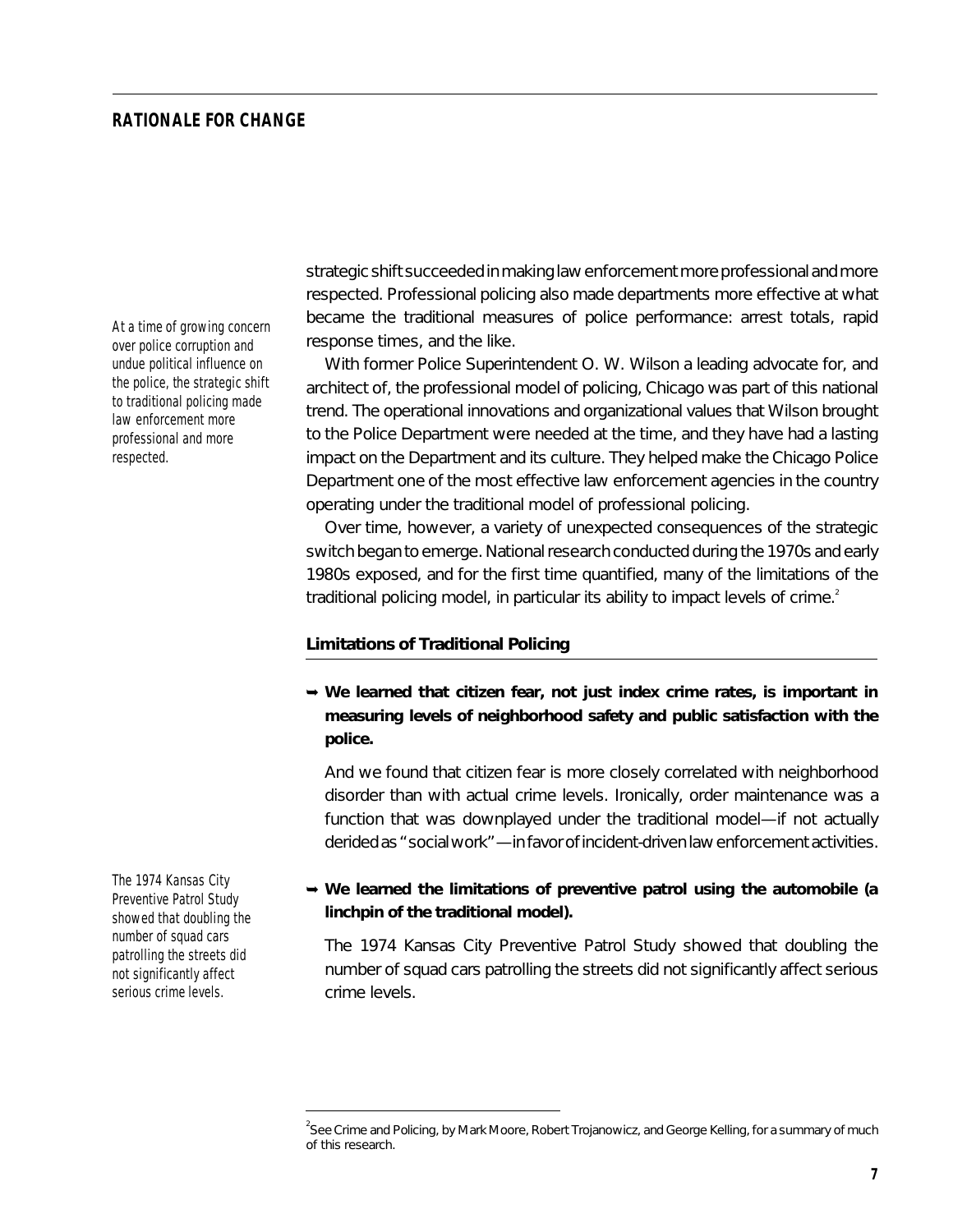*Huge increases in the nation's prison population have had little deterrent effect in the long term.*



*The very technology that O. W. Wilson and others introduced to help professionalize law enforcement ended up isolating officers from the citizens they were sworn to serve and protect. Citizens began to abdicate their responsibility for creating and maintaining order in their own neighborhoods.*

# ➥ **We learned the limitations of rapid response to calls for service (another linchpin of the traditional model, especially here in Chicago).**

A 1978 study, also in Kansas City, found that the speed with which police responded to a call for service did not alter the probability of making an arrest for most serious crimes. What really mattered was the speed with which a victim or witness contacted the police in the first place.

- ➥ **We learned that citizen information, as much as forensic technology, was the key to identifying offenders and solving crimes.**
- ➥ **Finally, we learned that continually arresting and incarcerating offenders had little deterrent effect in the long term.**

Despite huge increases in arrests, and a national prison population that was beginning to double every ten years, studies consistently found that nearly half of all offenders released from prison were back in the system in a few years.

What we have learned from this and other research are some wide-ranging and fundamental truths not just about police work, but about the nature of crime and police-community relations as well. Perhaps more than anything else, this research revealed a fatal shortcoming of the traditional model: the forced isolation of the police from the community prevented police from meeting their expectations of preventing (or at least controlling) crime.

The demise of foot patrols and beat integrity in favor of directed patrol over a large geographic area prevented officers from becoming knowledgeable about specific problems and individual people on their beats. And as police officers' time became managed almost entirely by 911 calls, their ability to engage in meaningful proactive law enforcement activities nearly evaporated. The very technology that O. W. Wilson and others introduced to help professionalize law enforcement—squad cars, radios, 911 systems, and the like—ended up isolating officers from the citizens they were sworn to serve and protect. Ironically, this isolation from the community cut police off from a critical source of information and support they needed to succeed under the traditional model.

Forced isolation had its effects on the community as well. The 1960s and 1970s were a time of tremendous social turbulence, rising crime rates, and a strong sense of fear among many urban residents. But citizen attempts to reach out and engage the police in meaningful crime-fighting partnerships were typically rebuffed by the "thin blue line" metaphor that most police departments had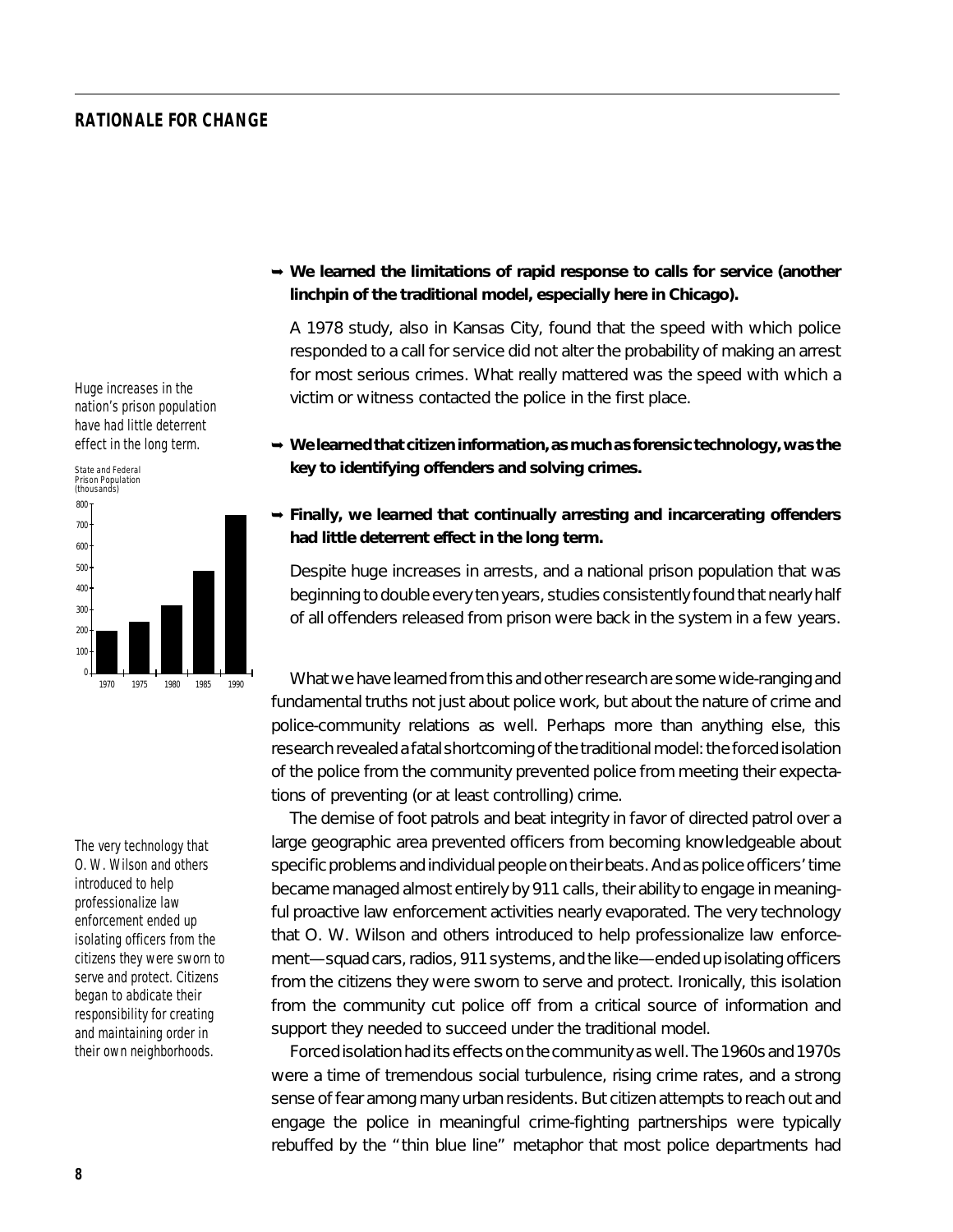adopted. Frustrated and fearful, citizens began to abdicate their responsibility for creating and maintaining order in their own neighborhoods. They began to bypass municipal police departments in favor of private security agencies. Worse yet, many citizens became openly distrustful and hostile toward the police.

By the mid-1970s, some law enforcement leaders were recognizing the limitations of traditional policing and were beginning to institute, or at least encourage, a variety of tactical changes. These changes all reflected a more proactive approach to policing and public safety. Early experiments in team policing revealed that tangible results could be realized through a team orientation. The emergence of community crime prevention bureaus in more and more law enforcement agencies represented an early recognition that crime prevention, in addition to crime control, was an important police activity. The development of community relations offices recognized the importance of building support and trust with customers.

These and other responses were important. They showed that tactical changes can have an impact on citizen fear of crime and their support for police agencies. But these trends also revealed that tactical changes alone were not enough. Creating and staffing a separate crime prevention bureau could have some impact, but without the larger organizational commitment needed to establish crime prevention as a value and a priority throughout a police department, the results in actually preventing crime were necessarily limited.

#### **A Smarter Way of Policing**

Policing continues to be a dynamic profession. The solutions to yesterday's problems have themselves become the challenges of today. The growing separation between police and the people they serve; technology becoming the master of an officer's time and priorities; an unacceptably high crime rate; and growing fear and disorder in many neighborhoods—these and other conditions amplify the need for change in the future.

The changes that are needed must be both fundamental and sweeping. They cannot simply be new police tactics. They will need to represent a new philosophy and organizational approach to governing and managing problems.

These changes will envision a *smarter* way of policing. Record arrest levels have clogged the courts and filled up prisons, but the public too often remains frustrated and fearful. There is a growing realization that enforcement of the law, long the primary source of legitimacy and direction for police agencies, is just one of several means for the police to get their job done. A strong and efficient criminal justice system remains an important element of crime control, particularly for the

*The quality of life in Chicago's neighborhoods will be improved not only by removing hard-core criminals from the streets, but also by addressing those conditions that contribute to unacceptable levels of fear and disorder.*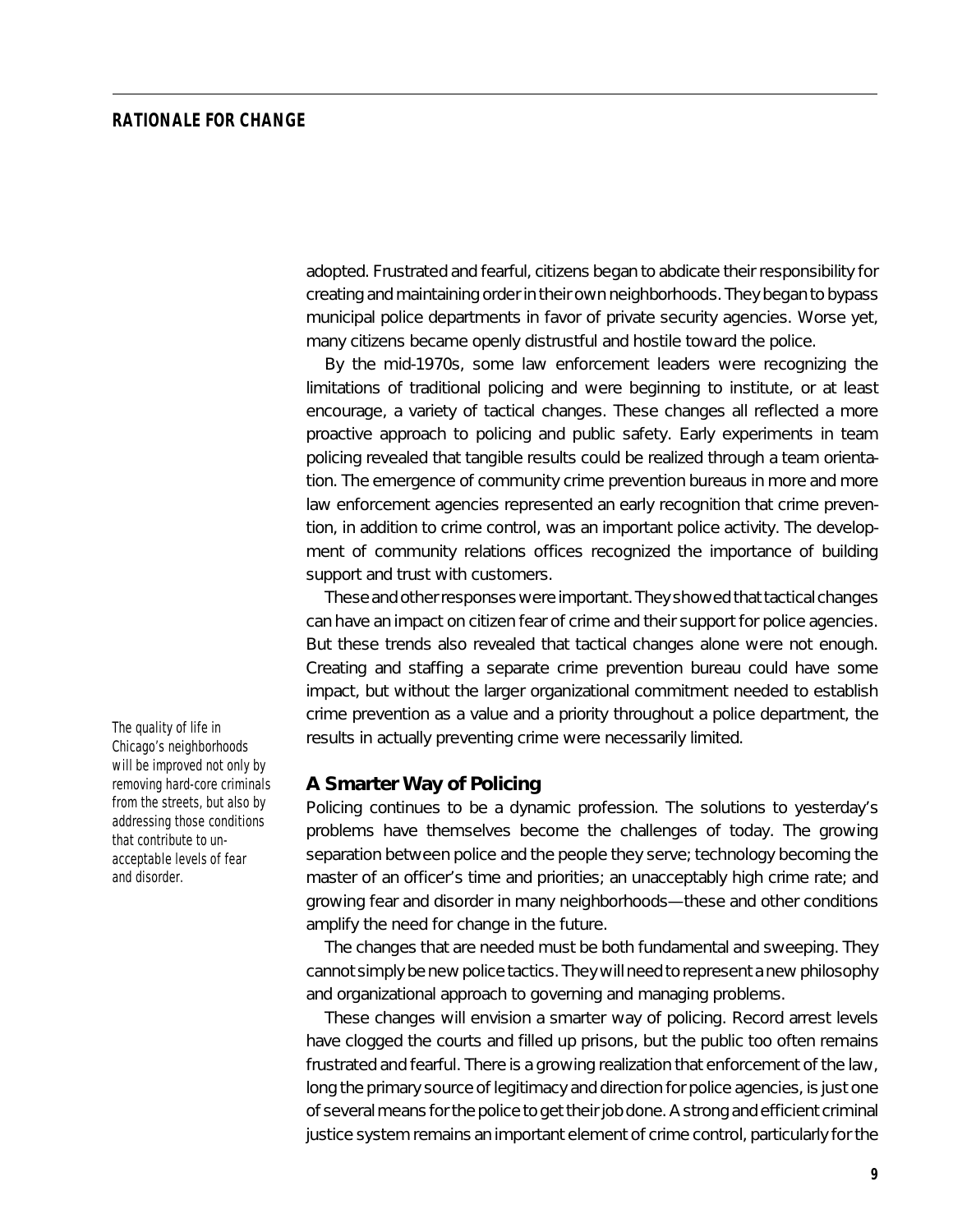*These new approaches must be built on a stronger partnership between the police and the community in which both partners share responsibility for identifying and solving problems.*

most violent and predatory offenders who must be removed from our communities. But the role of police in society is larger than simply enforcing the law. Other approaches—order maintenance, conflict resolution, problem solving, coordination of government services that impact crime—must be developed in the future. The quality of life in Chicago's neighborhoods will be improved not only by removing hard-core criminals from the streets, but also by addressing those conditions that contribute to unacceptable levels of fear and disorder.

As the research has made clear, these new approaches must be built on a stronger partnership between the police and the community. Under this new alliance, both partners must share responsibility for identifying and solving problems. Just as the public empowers government through the democratic process, government (through the Police Department) must empower the community by getting them actively involved in the job of creating and maintaining neighborhood order. The police cannot be everywhere, but the community can. Together, then, we can improve the quality of life and reduce the level of fear in our neighborhoods.

The window of opportunity is now—a historic opportunity to get back in touch with the people we serve, to refocus the immense talent of the Department, to develop new strategies, to make a difference. It is an opportunity we cannot fail to recognize or to use successfully.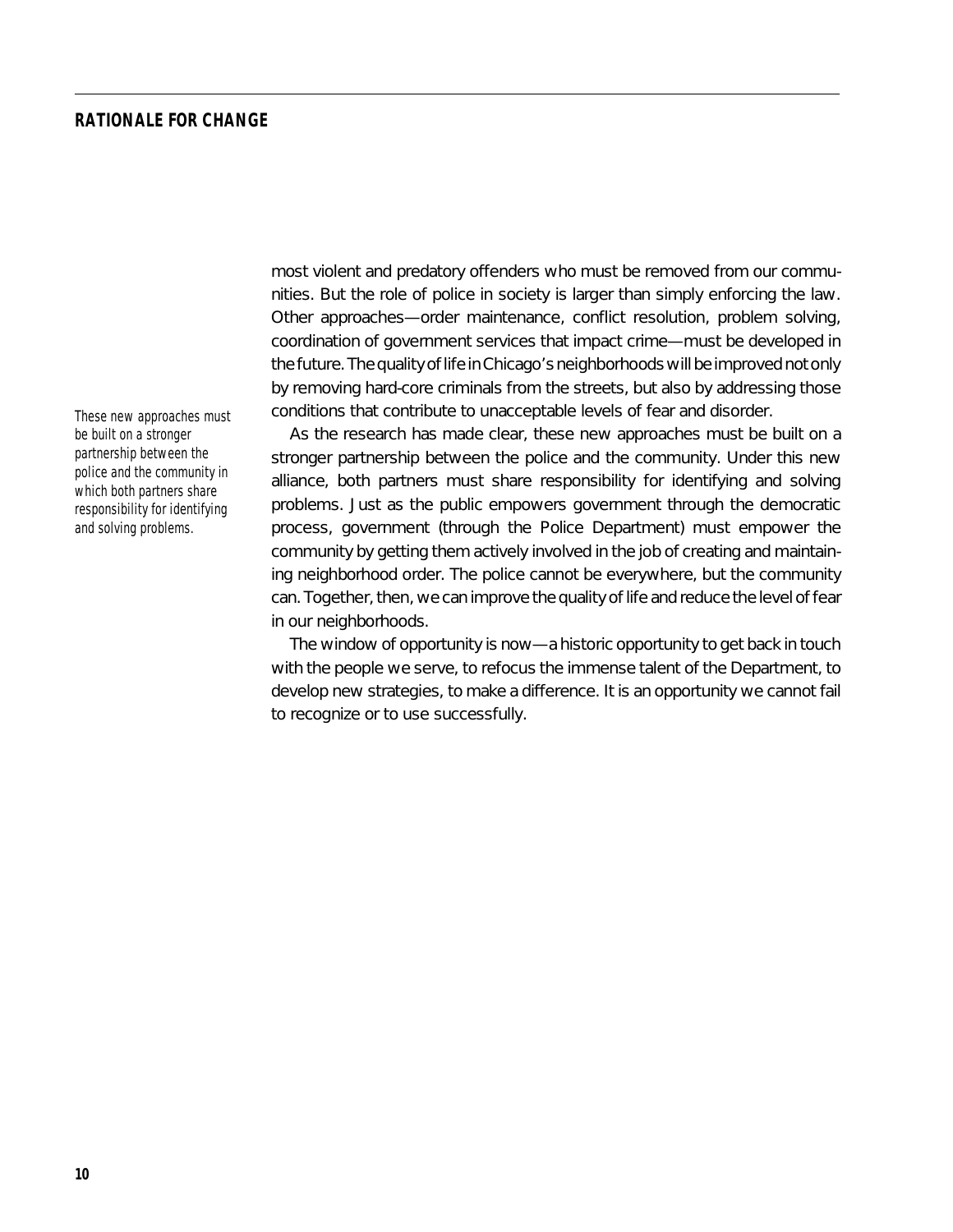# **A STRATEGIC VISION FOR THE FUTURE**

ith Chicago at the crossroads of change, it is appropriate for the City to look to one of its traditional sources of strength and identity: its neighborhoods. The strong sense of neighborhood has always been one of Chicago's defining characteristics, even as the City grew and became more diverse racially, ethnically, and socioeconomically. As Mayor Richard M. Daley has said, "Chicago's neighborhoods are the heart and soul of our City. We need strong communities to survive."

In recent years, however, the pillar of the neighborhood has been eroded internally by a range of problems, including drug abuse, gangs, racial tensions, domestic violence, and other forms of serious crime. While the magnitude of these problems varies from neighborhood to neighborhood, no community has completely escaped them. In 1988, for example, Chicago police seized crack cocaine in just two of the City's twenty-five police districts. Today, crack is found in every district—along with the indiscriminate violence, death, and destruction that so often accompany this highly addictive and volatile drug.

# **Neighborhood Strength: Back to the Grassroots**

If neighborhood strength is the cornerstone of the City's long-term growth and survival, then reinvigorating Chicago's neighborhoods is the key strategic goal for the City's future. Consensus and cohesion must be developed at the grassroots level within individual neighborhoods, just as understanding and unity must be fostered across different neighborhoods. Chicago needs a collective intolerance for those conditions and behaviors that undermine our strength and our very soul—an intolerance not only for crime and violence, but also for neighborhood decay, open defiance of the law, and other disturbing and often dangerous conditions.

This collective intolerance means everyone in the community and in City government has to work together. Mayor Daley has made this a top priority for all municipal agencies, not just the police. Now is the time for everyone in City government and the community to take up that challenge. How the City responds will have a significant impact not only in the short run but into the twenty-first century as well.

Achieving this strategic goal of stronger neighborhoods will require more than the creation of another government agency or program. All too often, government's response to a special problem or crisis is to form a specialized, often centralized bureaucracy—another box on the organizational chart. Such bureaucracies are appealing: they give the appearance that "something" is being done, and they leave the impression that they alone can solve the problem at hand. However,

*Chicago needs a collective intolerance for those conditions and behaviors that undermine our strength and our very soul—an intolerance not only for crime and violence, but also for neighborhood decay, open defiance of the law, and other disturbing and often dangerous conditions.*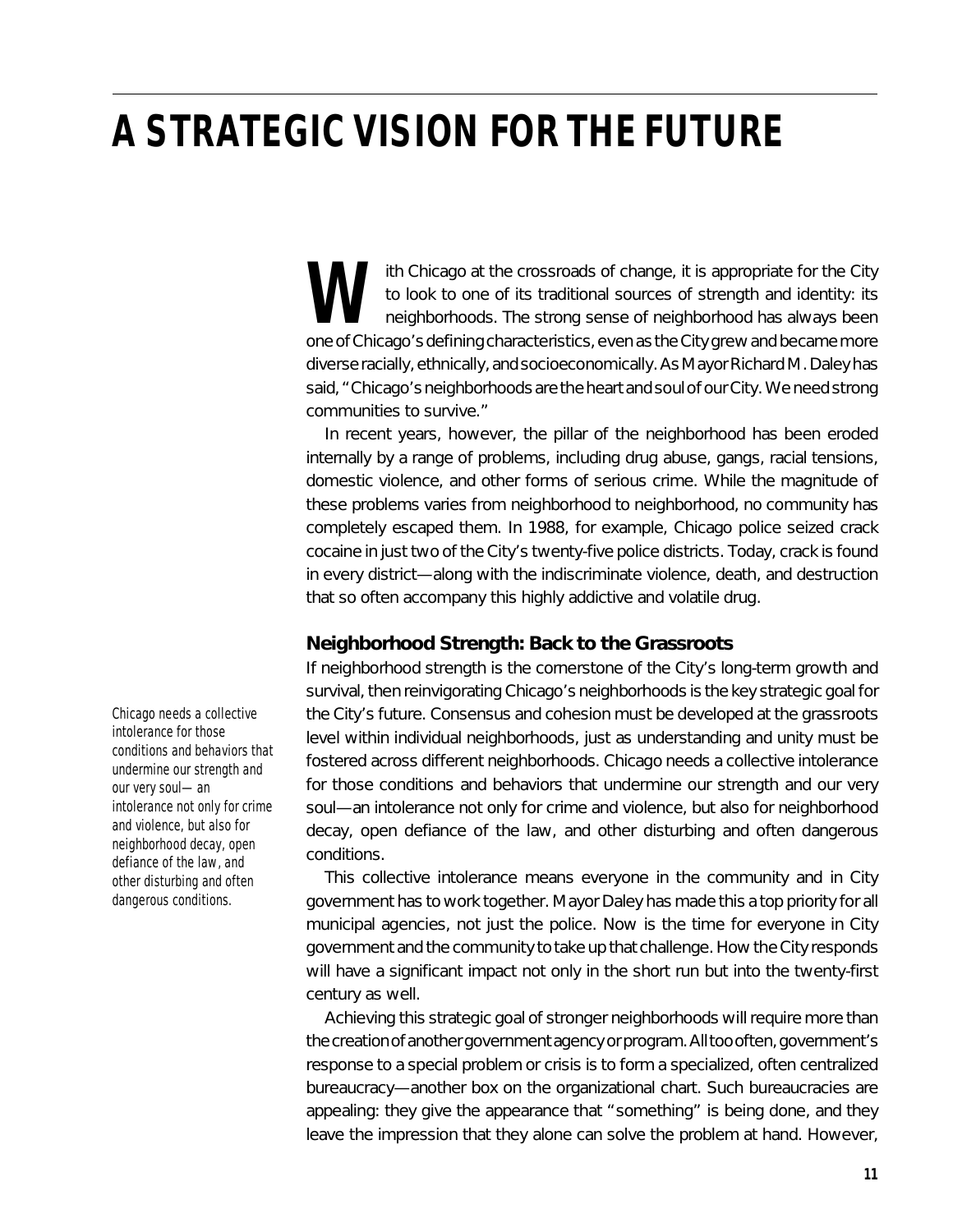value in addressing the real underlying problems that erode neighborhood strength. The challenges facing Chicago demand new approaches—approaches that

focus on early detection, intervention, and prevention of crime and other problems; approaches where government and the community share responsibility for the safety and quality of life in the City's neighborhoods; approaches that target neighborhood problems not with a centralized bureaucracy, but with a partnership of government and community resources delivered at the neighborhood level.

these approaches are typically reactive, expensive, and, ultimately, of limited

#### **Partnership with the Community: The Key to Change**

In the long run, it is this focus on prevention through a stronger governmentcommunity partnership that holds real hope for addressing some of the City's most difficult neighborhood problems—and for doing so in a way that is far less expensive than constantly reacting to those problems after the fact.

The Chicago Police Department is uniquely positioned to be a catalyst for change within City government and within the community.

#### **Why the Chicago Police Department Is a Natural Catalyst for Change**

➥ **Public safety provides the necessary anchor for strong neighborhoods and families, safe schools, a healthy business environment, and a thriving climate for cultural and community development.**

None of these ingredients of a strong neighborhood is possible if residents do not feel safe from crime.

# **→ The Police Department has the knowledge, experience, and strong community presence to mobilize the energy and the resources that are needed to address neighborhood problems.**

Police can effectively engage other government agencies and community institutions (schools, churches, public housing facilities, etc.) in the fight against crime and neighborhood disorder.

*The challenges facing Chicago demand new approaches that target neighborhood problems with a partnership of government and community resources delivered at the neighborhood level.*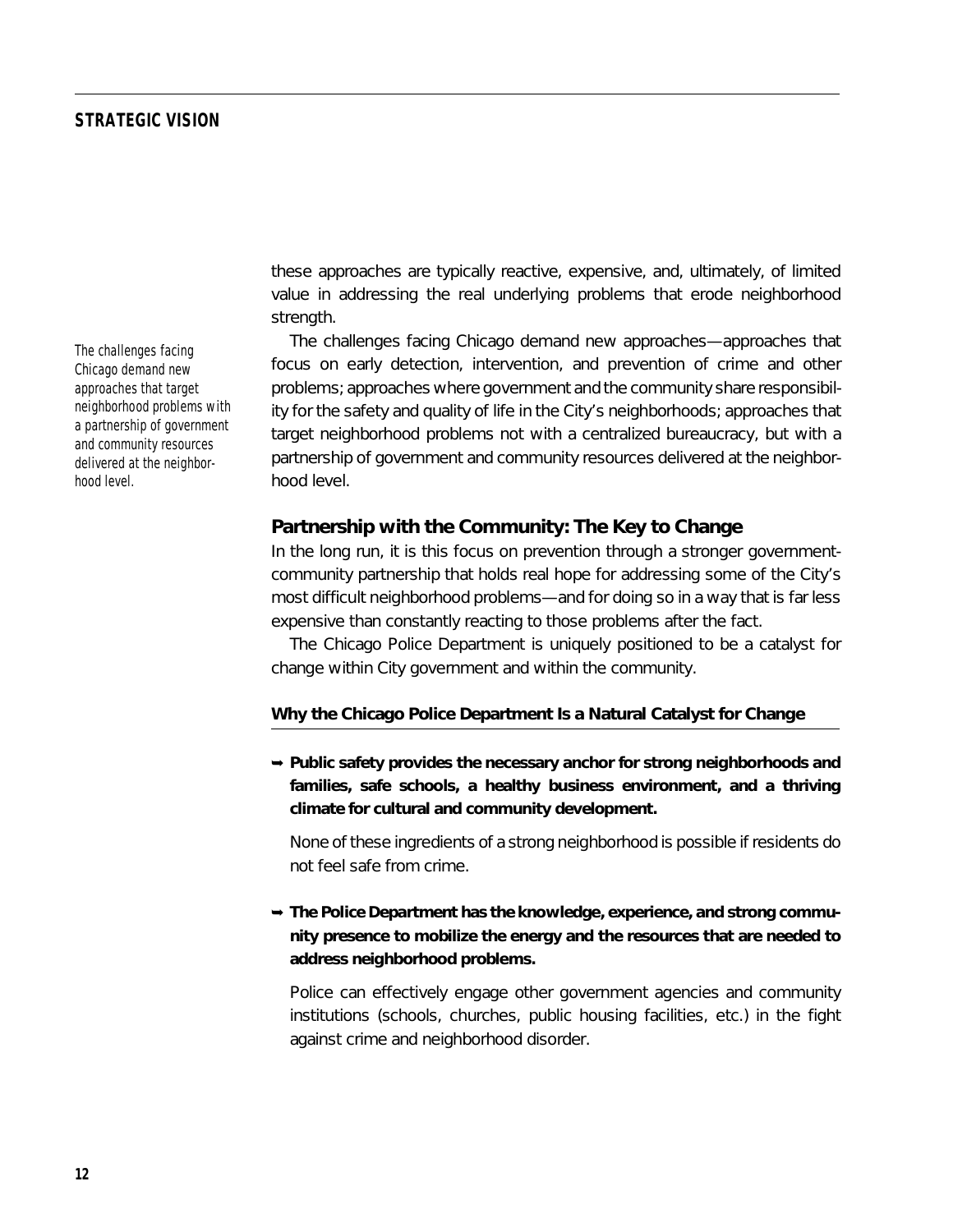$\rightarrow$  **With its recently renewed mission statement and the prototype implementation of the Chicago Alternative Policing Strategy (CAPS), the Police Department has already begun this process of change.**

The Department is implementing many of the principles of customer service, problem solving, prevention, and shared responsibility with the community that are so critical to neighborhood strength and cohesion.

#### **Reinventing the Police Department**

To assume this position of leadership, the Police Department must continue actually accelerate—the process of change it has already begun. What's needed is nothing short of the wholesale transformation of the Department, from a largely centralized, incident-driven, crime suppression agency to a more decentralized, customer-driven organization dedicated to solving problems, preventing crime, and improving the quality of life in each of Chicago's neighborhoods. We recognize that change is difficult, but circumstances now create a situation where anything less than substantial change is irresponsible.

Just as O. W. Wilson engineered a new strategic direction thirty years ago, we too are embarking upon a major strategic change within the Police Department. The implications of these changes will touch every management, operational, and administrative entity within the organization. "Reinventing" the Department involves more than expanding the CAPS program to the Patrol Division in all twenty-five police districts. CAPS embodies, and eventually will fully operationalize, the Department's recently developed mission statement:

*The Chicago Police Department, as a part of, and empowered by the community, is committed to protect the lives, property and rights of all people, to maintain order, and to enforce the law impartially. We will provide quality police service in partnership with other members of the community. To fulfill our mission, we will strive to attain the highest degree of ethical behavior and professional conduct at all times.*

Over the next three to five years, CAPS will transcend the entire organization. But our new mission statement suggests a variety of other, fundamental changes that are also needed throughout the Department. These changes represent a major shift not only in the Department's operations, but in our culture as well. This shift demands new ways of thinking, behaving, and believing. It involves refocusing the way we, as Department members and as members of the community at large, view the world and our place in it.

*We are embarking upon a major strategic change within the Police Department. The implications of these changes will touch every management, operational, and administrative entity within the organization.*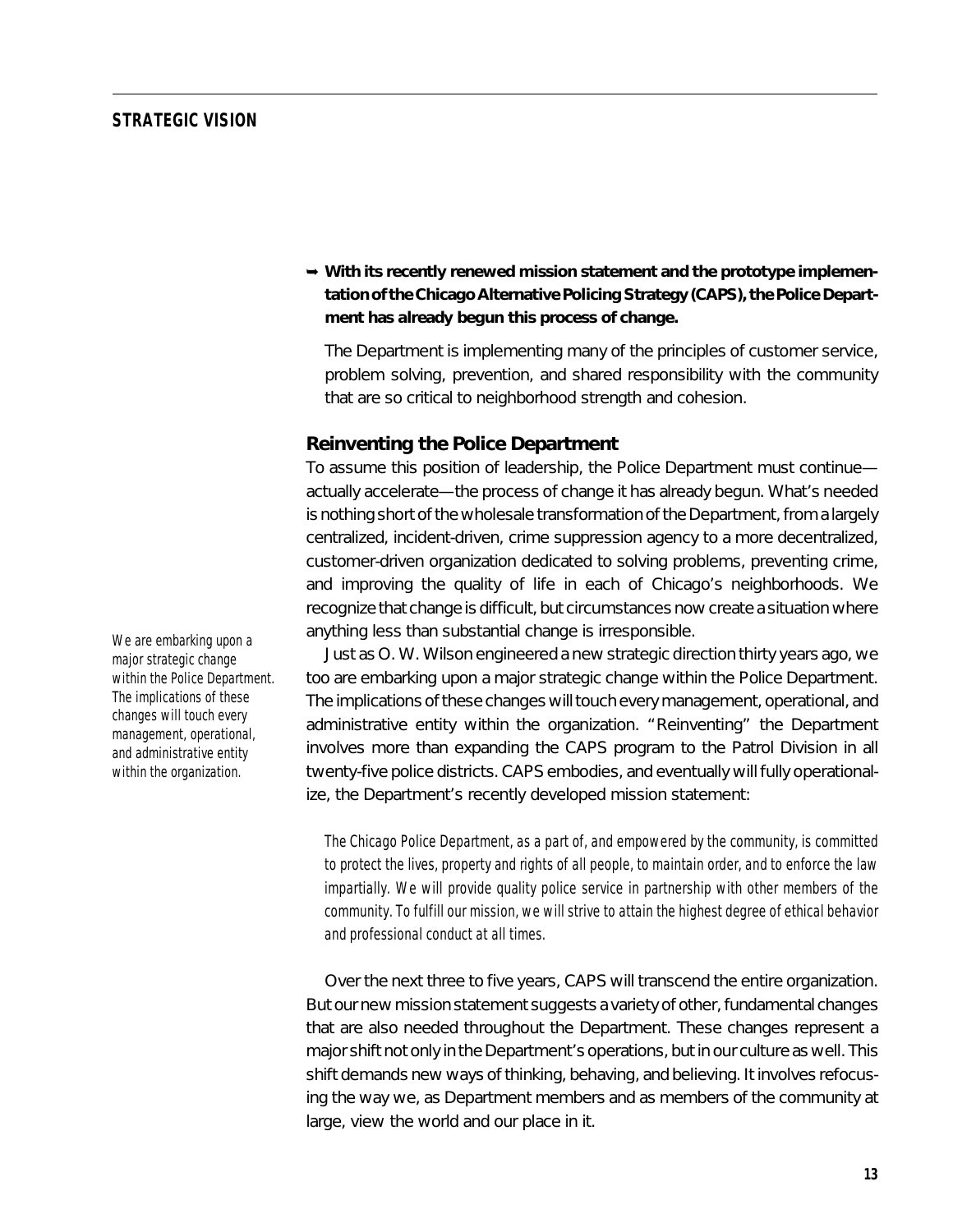Fundamental to this shift is the identification and acceptance of a set of guiding principles that support our new mission and our new strategic direction. These guiding principles will drive the changes we make over the next three to five years.

#### **Guiding Principles for Change**

➥ **The corporate culture of the Department must be redefined to emphasize and reward organizational and individual behavior that makes a real difference in fighting crime and helping to solve other neighborhood problems.**

Results, not simply activities, will be the barometer by which all activities will be measured.

# ➥ **Crime control and** *prevention* **must be recognized as dual parts of the fundamental mission of policing.**

Solving crimes is, and will continue to be, an essential element of police work. But preventing crimes is the most effective way to create a safer environment in our neighborhoods.

 $\rightarrow$  **The principles of customer service and problem solving must be incorporated into** *all* **organizational entities of the Department.**

The entire Department must become organizationally and strategically unified around our mission.

# ➥ **The organization must reinforce integrity and ethical behavior among our members at all times.**

Ethics and integrity have been, and continue to be, critical values in this Department. In the future, we must do more to recognize, reinforce, and reward this behavior.

➥ **The isolation between the police and the community must be broken down, and responsibility for the safety of Chicago's neighborhoods must be shared by police and citizens alike.**

*Solving crimes is, and will continue to be, an essential element of police work. But preventing crimes is the most effective way to create a safer environment in our neighborhoods.*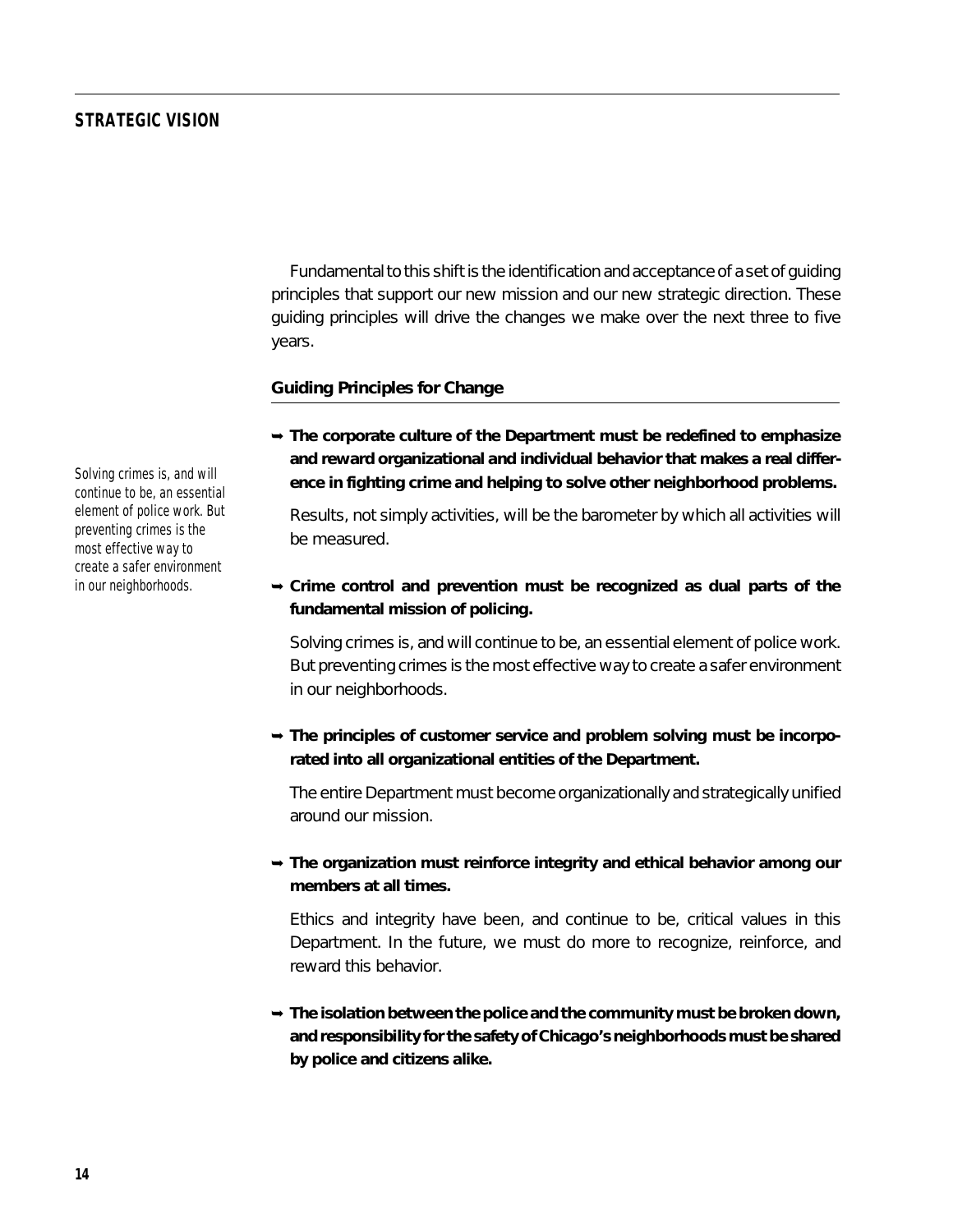*The Department must also build on the strength and experience of its members, many of whom have been practicing the techniques of "community policing" for decades.*

*A stronger partnership with the community, when combined with continued rapid response to emergencies and greater police presence on the beat, will provide the Department with a vastly enhanced crime-fighting capacity.*

# **Implementing the Strategic Change**

The foundation for our strategic transformation can be found in many of the traditional policing strategies the Department has used—and refined—over the years. Rapid response to serious crime and life-threatening situations; vigorous but impartial law enforcement; initiative and ingenuity in crime investigations; development of new forensic and identification technologies, state-of-the-art communications and access to crucial information attendant to these functions these are some of the elements of traditional policing that the Department must build on as the process of change speeds up.

The Department must also build on the strength and experience of its members, many of whom have been practicing the techniques of customer service and problem solving for decades (though not under the rubric of "CAPS" or "community policing"). While some Department members may be reluctant to immediately embrace a new "philosophy," most got into police work in the first place out of a desire to help people, and most have been trying to achieve just that using many of the approaches central to the CAPS model.

This ample foundation must be enhanced, however, in a number of areas. Over the next three to five years, the Department must work to put in place the following characteristics of change.

#### **Characteristics of Change**

#### ➥ **Partnership with the community**

The Department's mission statement recognizes two important things: first, that the police are part of, not separate from, the larger community; and second, that a partnership of shared responsibility with the rest of the community is critical to effective public safety. Defining this partnership more precisely, and then putting it into operation throughout the Department and throughout the City, are critical prerequisites for change. A stronger partnership with the community, when combined with continued rapid response to emergencies and greater police presence on the beat, will provide the Department with a vastly enhanced crime-fighting capacity.

This partnership should be based on open, ongoing, and constructive communication between Department members and the rest of the community, including residents, business owners, and their customers. All Department members, whether patrol officers, detectives, or other personnel, must develop an intimate understanding of the communities they serve—their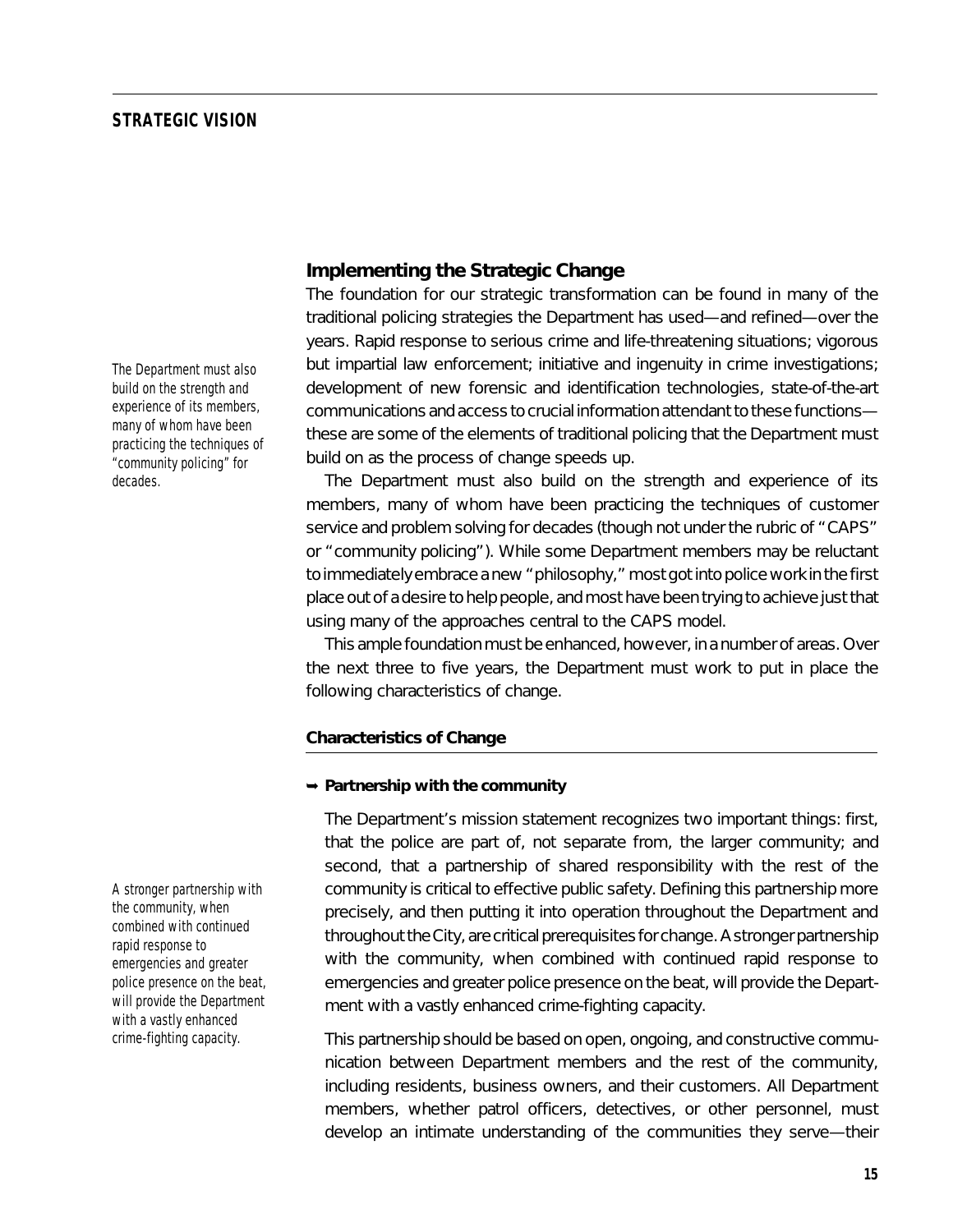*The Department will be most effective when it is able to create conditions under which communities can improve themselves up front, instead of always relying on the Department and other government agencies for after-the-fact responses.*

*At the same time the Department is working to empower the community, it must do more to empower its own employees.*

cultures and customs, their problems, their hopes, and their needs. By the same token, the community must develop a deeper understanding and appreciation of police work and a greater willingness to take responsibility for the safety of their own neighborhoods.

Beyond opening up lines of communications, the Department and the rest of the community must establish new ways of actually working together. New methods must be put in place to jointly identify problems, propose solutions, and implement changes. The Department's ultimate goal should be community empowerment. The Department will be most effective when it is able to create conditions under which communities can improve themselves up front, instead of always relying on the Department and other government agencies for after-the-fact responses.

#### ➥ **Employee excellence**

At the same time it is working to empower the community, the Department must do more to empower its own employees. Officers at the beat level should have the opportunity and the power to identify and prioritize problems and to make decisions about how to solve them. Department supervisors should have the chance to be the mentors and motivators they were hired to be—to set priorities, to handle problems (including minor disciplinary issues), and to manage people and other resources. Department executives should have true corporate responsibilities for proposing, defining, and managing change throughout the organization, not simply within their own areas of specialty.

The Department should develop organizational values that emphasize individual creativity, initiative, and ingenuity among Department members at all levels. Recognizing that these qualities do not just happen, the Department must nurture and reward them in its members. New approaches to training; new ways of measuring individual performance based on results, not activities; better and more regular career development opportunities; and improved and ongoing communications among Department management and employees are all critical to boosting productivity and morale.

Employee excellence will be further enriched by tapping into a broader recruitment base of people skilled in the concepts and techniques of problem solving and team building. Highly trained and motivated civilian personnel, who understand the Department's mission and can contribute to it, will also be important.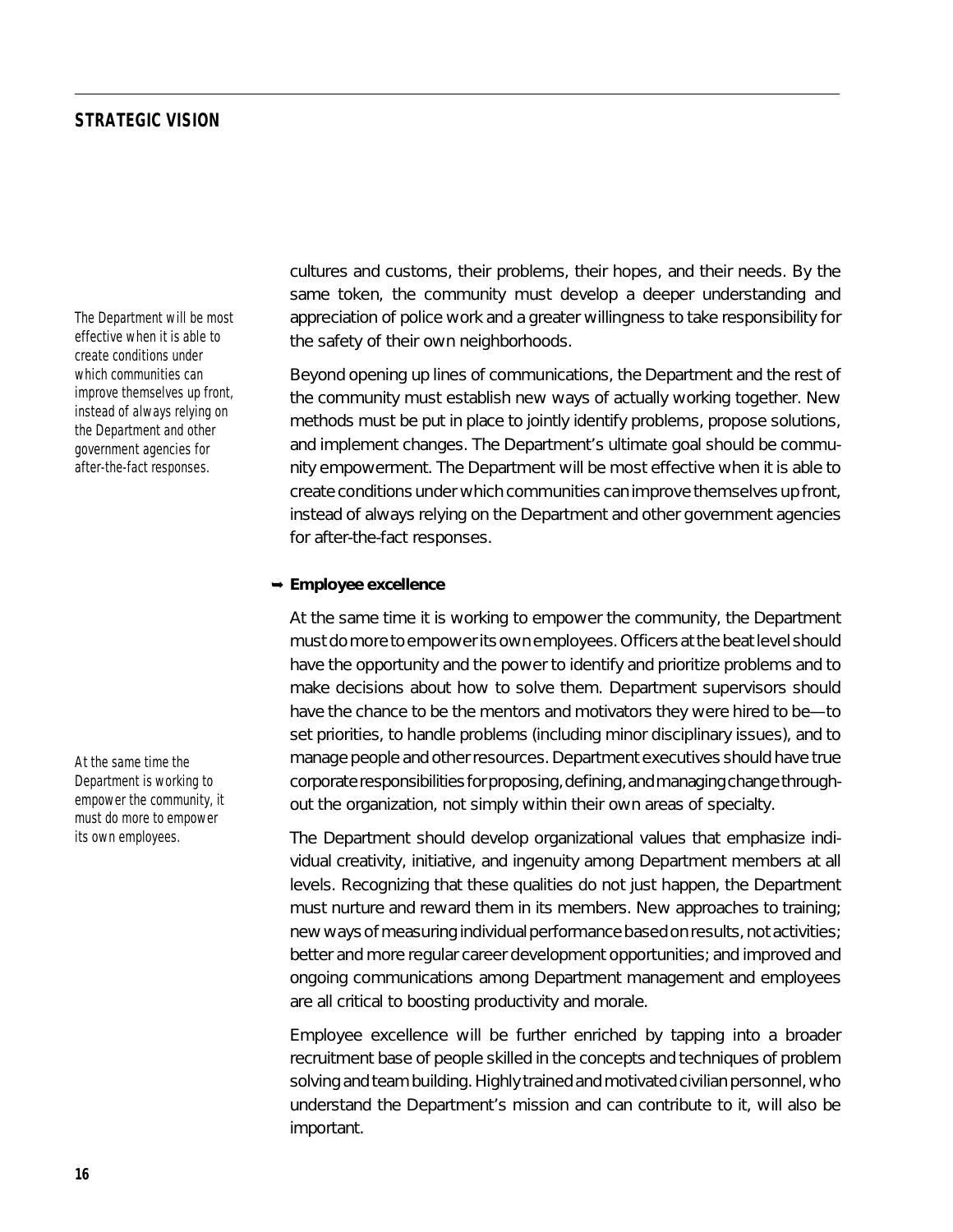➥ **Organizational unity**

As the process of change accelerates, the Department must become a more unified organization, in which all members respect one another and share information and cooperate with one another. This implies not so much adjusting individual boxes on an organizational chart, but rather creating a unified organizational outlook and culture for the Department. The role, mission, and common values of all units and individuals must be defined, and customer service and problem solving must be established as the standard way in which *all* Department members operate.

Once this is done, the activities of all Department units must be geared toward achieving results at the beat level, in the neighborhoods. Our new strategy places primary responsibility for the delivery of police services on the streetlevel uniformed officer. All other parts of the Department, including investigative, management, and support functions, will act in a unified manner to support the efforts of the beat officer.

With organizational integration must also come an improved flow of information among Department units and individual members at all levels. This, too, will boost our crime-fighting capacity by making us more effective in solving problems, arresting offenders, and preventing crime.

#### ➥ **Technological sophistication**

The Department must continue to seek out and apply new technologies, as it has done in the past with AFIS, Live-Scan, and other systems. New technologies must go beyond finding better ways to detect offenders and respond to crimes: they must provide the information and analytical capabilities that help police officers and the community identify and solve problems, and therefore prevent crimes.

Information is power. To support our new, decentralized approach to decision making, the Department must establish a new, decentralized approach to data collection and analysis as well. Systems should be put in place to give officers the information they need, when and where they need it. Where appropriate, these systems should also provide community members with up-to-date statistical information to help them in identifying and targeting problems.

New communications technologies (information kiosks, pagers, voice mail, etc.) should be investigated as well. Systems such as these would allow

*All parts of the Department, including investigative, management, and support functions, will act in a unified manner to support the efforts of the beat officer.*

*New technologies must provide the information and analytical capabilities that help police officers and the community identify and solve problems, and therefore prevent crimes.*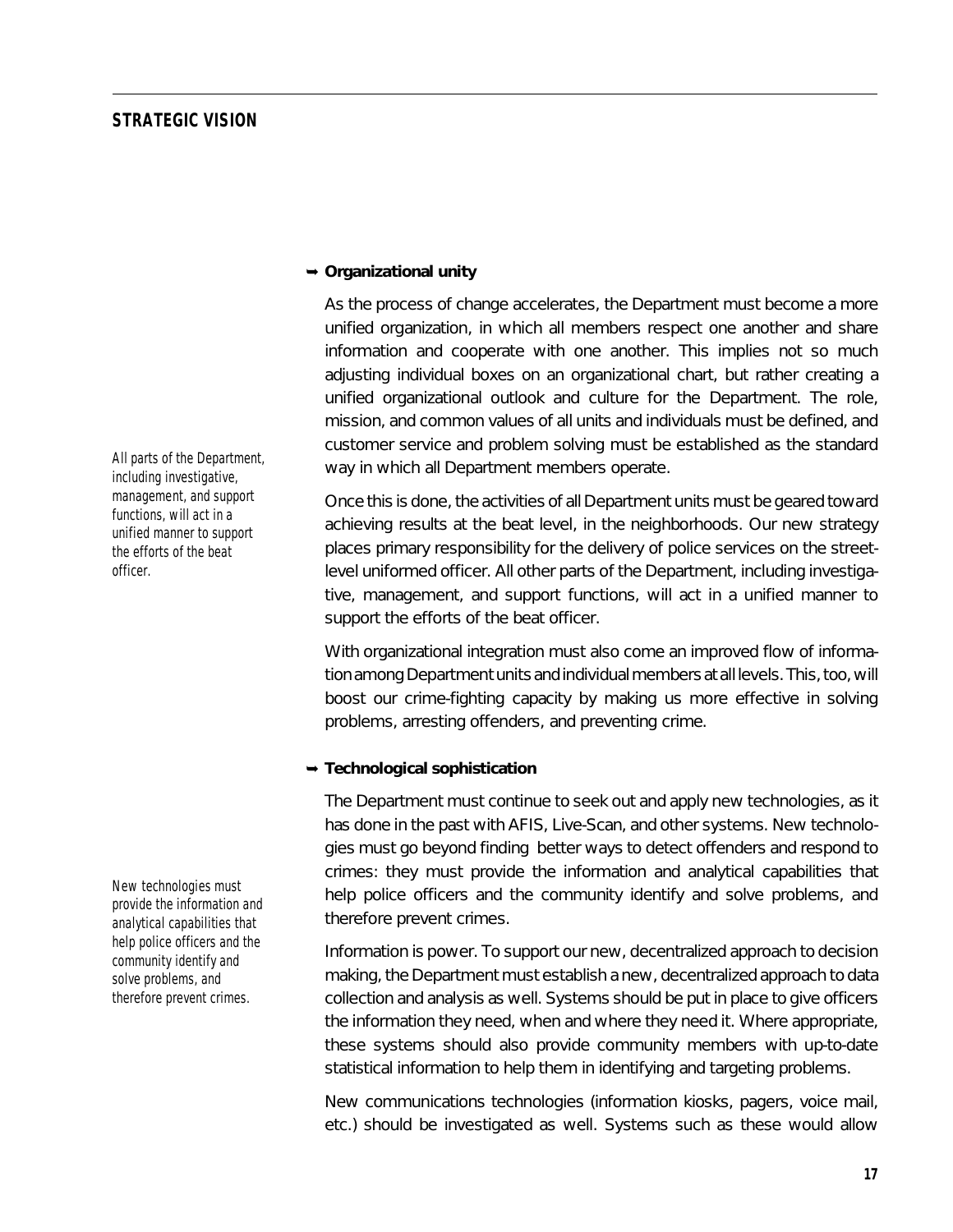community members to communicate more directly and more effectively with their districts and their beat officers about specific non-emergency situations or chronic neighborhood problems. This not only will improve the flow of information between the community and the police, but also will help relieve some of the unnecessary calls to 911 that continue to tie up that system and take resources away from proactive crime prevention activities.

#### ➥ **Employee input**

The strategic planning process must be ongoing, and the Department's plans must be continually updated and refined. Revisions should be based on thorough and objective evaluations of past successes and failures, and continued input from Department members at all levels. To this end, the Department must maintain a strong research and planning capability. It must also establish and maintain better mechanisms for members to feed information back to supervisors, peers, and Departmentwide units such as Personnel, Training, and Research and Development.

Operationalizing these broad characteristics of change will involve the strategic transformation of the Department, its organizational culture, and its relationship with the community. It will require in the future that the Department's core values be reexamined and rearticulated. And, it will entail the careful planning and management of a variety of more specific components of change, which are discussed in the next section of this document.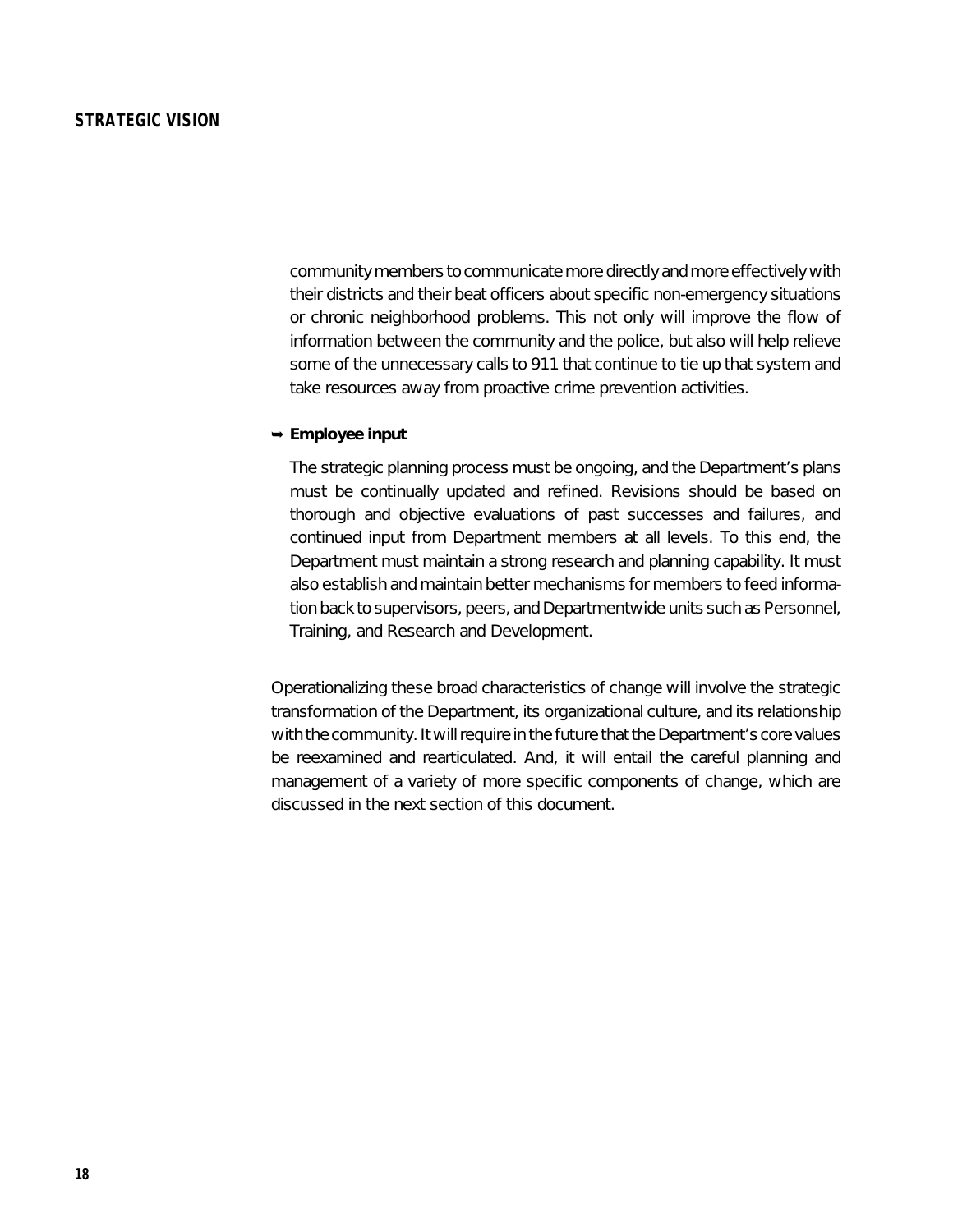*This section begins to identify the key components of change and to articulate broadly the organizational and strategic outcomes that will be expected out of the action plan that will follow this document.*

*As we go about the process of managing change, there will be ample opportunity for Department members to participate in the design and implementation of the specific change components described in this section.*

hange in any organization must be carefully planned and managed.<br>
If the process of change is not fully thought out or properly paced,<br>
organizations risk undue trauma within their own ranks and the loss of<br>
credibility an organizations risk undue trauma within their own ranks and the loss of credibility and support among external partners.

Recognizing this reality, this section intentionally addresses only those broad areas of change that need to be acted on by the Department over the next three to five years. The section does not contain a detailed prescription for *how* those changes are to take place; that detail will come in the form of a follow-up action plan at a later date. Rather, this section begins to identify the key components of change and to articulate broadly the organizational and strategic outcomes that will be expected out of the action plan. Ultimately, it is that plan of action that will ensure the Department is prepared—organizationally, educationally, managerially, and motivationally—to fulfill our new strategy.

These components of change are critical to achieving the strategic vision laid out in the rest of this report. But while the time frame for implementing these changes is three to five years, the process of change must begin—and, in fact, is beginning—right now. The behavior of the organization itself must change before the behavior of individuals within the organization ever will. For example, the current organizational culture of the Department is not one that encourages creativity in solving problems. We cannot, therefore, expect individual members to be as creative as possible in solving problems until the rigid control orientation of the Department becomes more flexible. In fact, the very ideals and principles we're trying to externalize in the community—problem solving, partnership, empowerment, and the like—are not currently present in the Department. That must change.

As we go about the process of managing change, there will be ample opportunity for Department members to participate in the design and implementation of the specific change components described in this section. At the same time, this process will contain a built-in mechanism to ensure that Department members at all levels are held accountable for the successful implementation of change throughout the Department.

# **Management Style and Practices**

Management will always retain the critical responsibility of ensuring the highest standards of integrity and ethical conduct for all members of the Department. Our managers must maintain an unyielding commitment to delivering the highest quality of service to our customers—the citizens of Chicago—in a fair and impartial manner.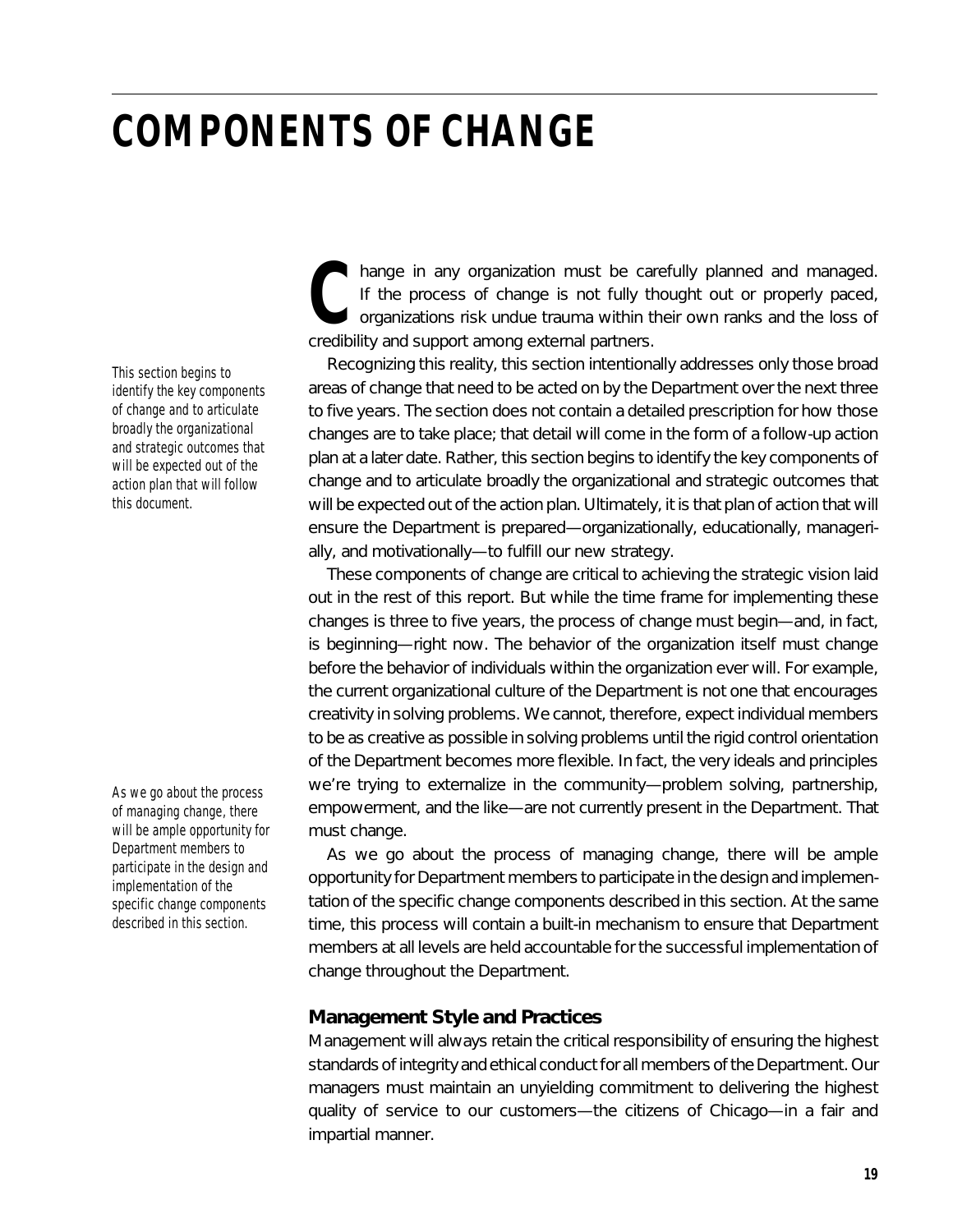*Our new strategic direction requires a more flexible management style that combines the best elements of our current, controloriented model with the best elements of the more motivational approach that our new strategy implies.*

While management responsibility will remain fixed, the Department's management style and practices will need to change. Our new strategic direction requires a more flexible management style that combines the best elements of our current, control-oriented model with the best elements of the more motivational approach that our new strategy implies. We will retain the control-oriented model when we have to (such as mobilizing in response to crises or other special circumstances). But for the most part, the emphasis on management control over employees will be replaced by a management style that emphasizes motivating and coaching Department members to achieve results—to begin to see we are making a difference.

In the coming months and years, we need to identify specific improvements in management that are needed in all levels of the organization. From this discussion there should emerge a profile of the manager of the future—a description of the managerial characteristics that will be compatible with the values of our organization and the problem-solving, service-delivery model of our new strategy. We must commit to invest in the type of ongoing executive development and training that are so critical to updating and enhancing management skills. To ensure that we are making a difference in the community, we must also commit to meaningful quality control and customer satisfaction mechanisms.

## **Organizational Structures and Relationships**

An objective analysis of the Department reveals an organization that is rigidly structured, and not amenable to the flexibility and responsiveness called for in our new strategic plan. There is clearly a need to reorganize the entrenched relationships that exist within the Department to make it more responsive to our own needs and to those of the community.

In the future, we must create organizational structures and relationships that will enhance our ability to fight crime and solve problems in the neighborhoods. Every organizational entity and individual employee within the Department must feel a sense of ownership of our strategic plan and a responsibility for carrying it out. We must be a unified organization.

In developing new organizational approaches, we must ensure that appropriate resources and decision-making authority are made available throughout the organization. If we are to encourage members at all levels of the Department to show initiative in identifying and solving problems, then the organizational structure itself must provide the necessary decision-making authority and tools at that level. New organizational structures must also support and improve the flow of information and the sharing of ideas among individual members and among Department units.

*If we are to encourage members at all levels of the Department to show initiative in identifying and solving problems, then the organizational structure itself must provide the necessary decision-making authority and tools at that level.*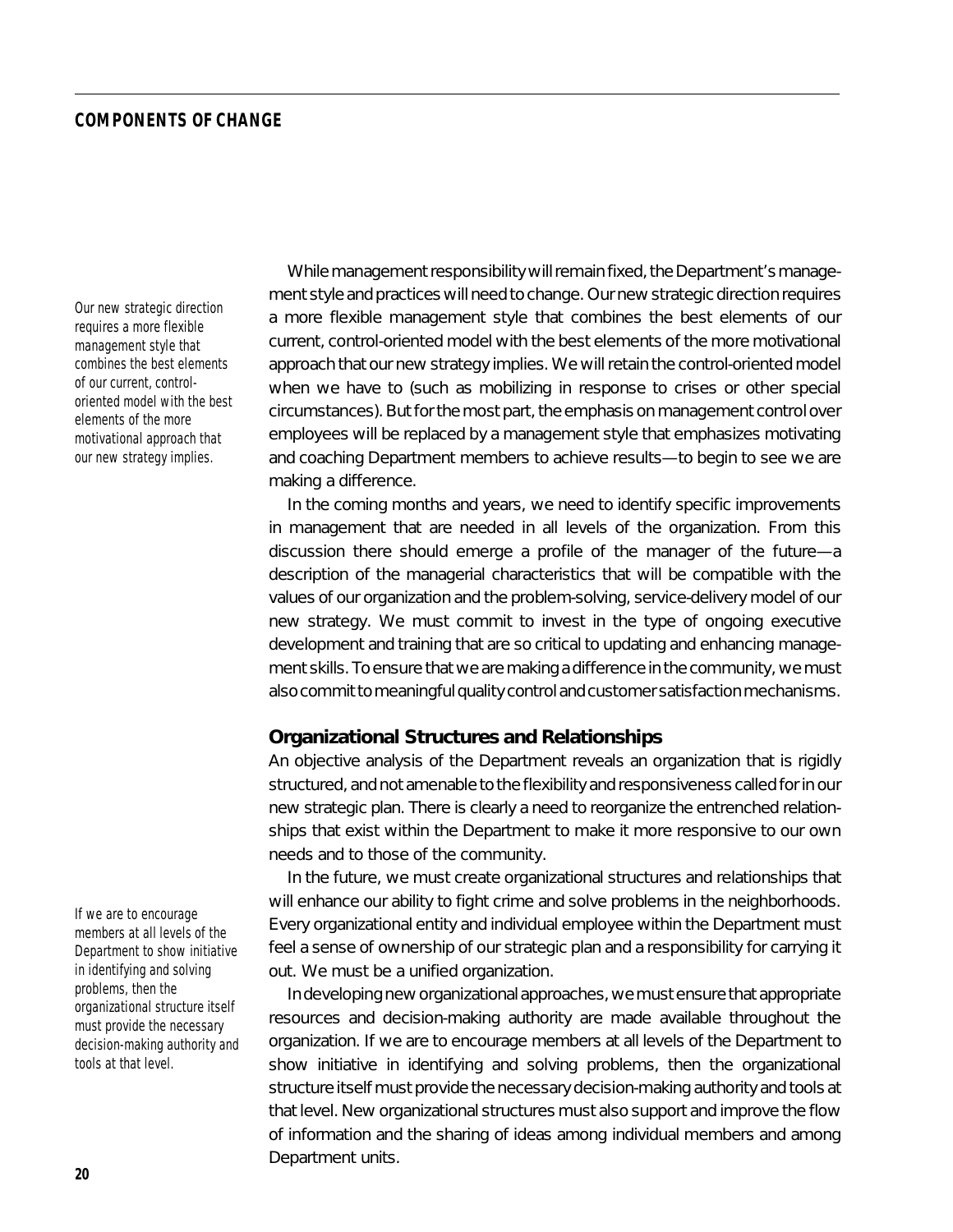## **Other Internal Systems, Policies, and Practices**

Changes in the Department's management and organization will necessitate the review of almost all of our other internal systems, policies, and practices to ensure their compatibility with our new strategy.

#### *Differential Response*

The Department must always maintain its commitment to provide the highest quality of service in response to every request from the community, emergency and otherwise. In managing these requests, however, we must adhere to certain standards.

#### **Standards for Responding to Calls for Service**

- ➥ **We will respond to life-threatening emergencies as quickly as possible and with sufficient numbers of people to ensure the safety of the public and our own members.**
- ➥ **We will increase the amount of time for proactive policing activities within our beats and neighborhoods.**
- ➥ **We will respond to each request with the most appropriate service, whether that be personal, telephonic, or other police response, or through another government or community-based agency.**
- ➥ **A uniformed patrol unit should be dispatched to the scene of a 911 call only if the presence of the officer will result in a problem being solved.**

The Department's new 911 system will significantly enhance our ability to receive, manage, and respond to all calls for service. We must ensure, however, that this new technology (in particular, the Computer-Aided Dispatch system) is compatible with, and furthers the goals of, our new strategy. Part of this process will involve redefining and improving the relationship between the Communication Operations Section and the Patrol Division. New and more efficient dispatch priorities, policies, and practices must be developed and instituted.

The public must also recognize that our uniformed patrol force cannot be effective if they are totally consumed with responding to 911 calls. Alternatives to that mode of response must be developed for many of the calls the Department

*We must ensure that the Department's new 911 system is compatible with, and furthers the goals of, our new strategy.*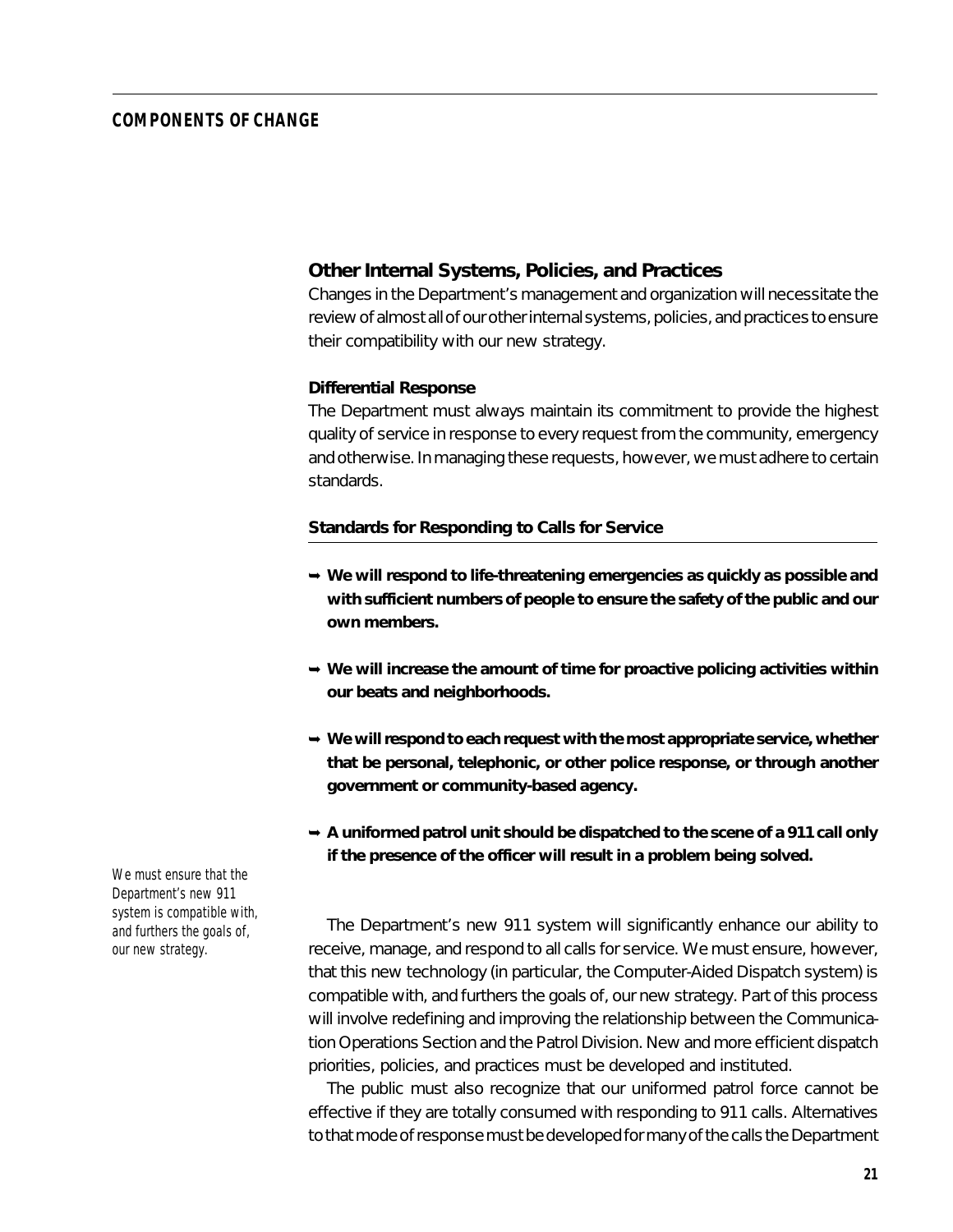currently handles, even as we continue to provide the high quality of service our customers have grown to expect. Only then will uniformed officers have the time and the freedom to engage in creative and proactive crime-fighting activities on their beats.

Developing these alternative response methods will require changes in the public's expectations of how the Department handles "routine services." This process will take time, but expectations can be gradually modified through both public education efforts and the ongoing interaction between Department members and the community that is so pivotal to our entire strategy.

#### *Training*

The ability to adapt and change is essential to the survival of any organization. Effective training is the most efficient way to institutionalize this flexibility and adaptability to change. Organizational values, policies, and procedures are communicated, reinforced, and ultimately improved through training.

It is essential that the Department's training be upgraded to adequately support our new strategy. All of our training curricula—recruit and in-service—must be retooled to emphasize and reinforce the law enforcement role of our Department and, as importantly, the skills that will be critical to our future success: communications, team building, problem solving, community outreach, and leadership. This training must be pervasive at all levels of the Department. We cannot shortchange our commitment to provide the best training possible to all of our members, both sworn and civilian.

#### *Discipline*

Discipline has never been synonymous with punishment. Over the years, however, the Department's approach to discipline has become largely punitive, and has ignored the important principle that discipline has both positive and negative aspects that go far beyond punishment.

In the future, our disciplinary system must do a better job of differentiating between intentional violations of Department values and policies, and mistakes made in a good-faith attempt to solve a problem or serve the community. Our disciplinary system must quickly and decisively punish the intentional violators. For people who err unintentionally, we must provide counseling and development. Widespread or recurring problems will need to be corrected through better training, not always through harsher punishments.

Our disciplinary system must be flexible enough to encompass a range of

*All of our training curricula must be retooled to emphasize and reinforce our law enforcement role and the skills that will be critical to our future success.*

*Our disciplinary system must do a better job of differentiating between intentional violations of Department values and policies, and mistakes made in a goodfaith attempt to solve a problem or serve the community.*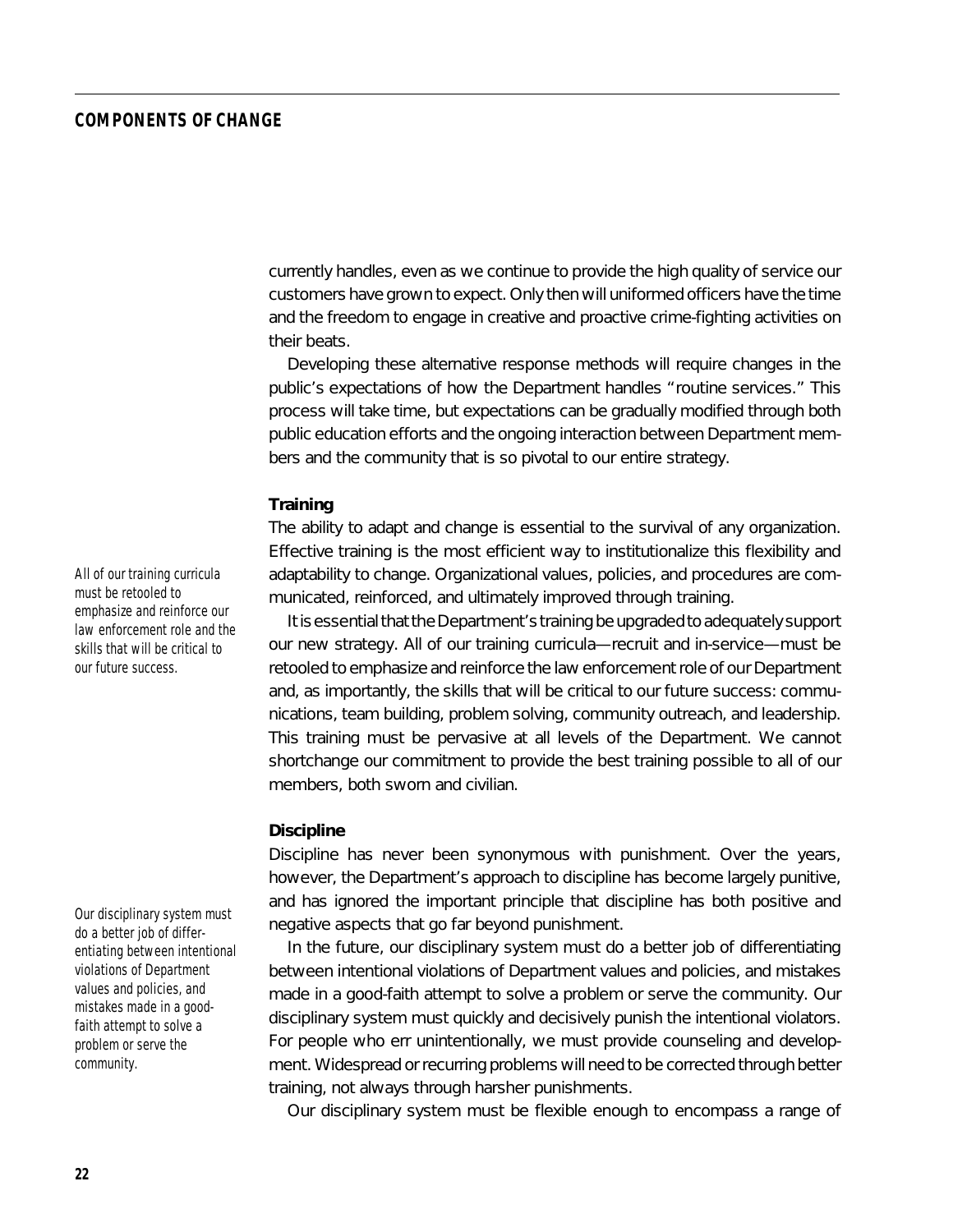corrective actions. In addition, it must provide greater discretion and responsibility to line supervisors to handle disciplinary situations that do not involve serious violations.

#### *Employee Morale*

One of the best indicators of organizational quality and strength is employee morale. At all times, but especially during a period of change, the Department has a responsibility to invest in the health, well-being, and morale of our members.

Our new strategy requires that Department members treat our customers with the utmost in respect and dignity. As an organization, we have the same responsibility toward our employees. In the future, we must be vigilant in our attempts to gauge the morale of our members and to make the necessary operational and organizational improvements that build up morale, trust, and productivity.

#### *Performance Evaluation*

Under our new strategic plan, the roles and responsibilities of almost all Department members will change dramatically. These changes must be reflected in our performance evaluation system as well.

We need to change *what* we measure when it comes to individual performance and, as importantly, *how* those evaluations are used by the Department. Whereas in the past we have measured primarily activities, our new strategy demands that we evaluate results as well. Simple tabulation of numbers relative to officer performance will no longer bear the significance it has in the past. New measures, both qualitative and quantitative, must be developed, tested, and instituted.

Once a strong performance evaluation system has been instituted, its place in the Department's promotional system will need to be reevaluated. Positive, onthe-job results will be given a new emphasis in Department promotions and awards.

#### *Recruitment*

The average age of the Department's sworn members is more than forty-two years, making the Chicago police force one of the oldest and most experienced in the state. As this aging trend continues and retirements increase, the challenges and opportunities for recruitment will grow.

In the competitive job market of the future, the Department will be called upon to do not only more recruiting, but also smarter recruiting. Future recruiting

*We must be vigilant in our attempts to gauge the morale of our members and to make the necessary operational and organizational improvements that build up morale, trust, and productivity.*

*Whereas in the past we have measured primarily activities, our new strategy demands that we evaluate results as well.*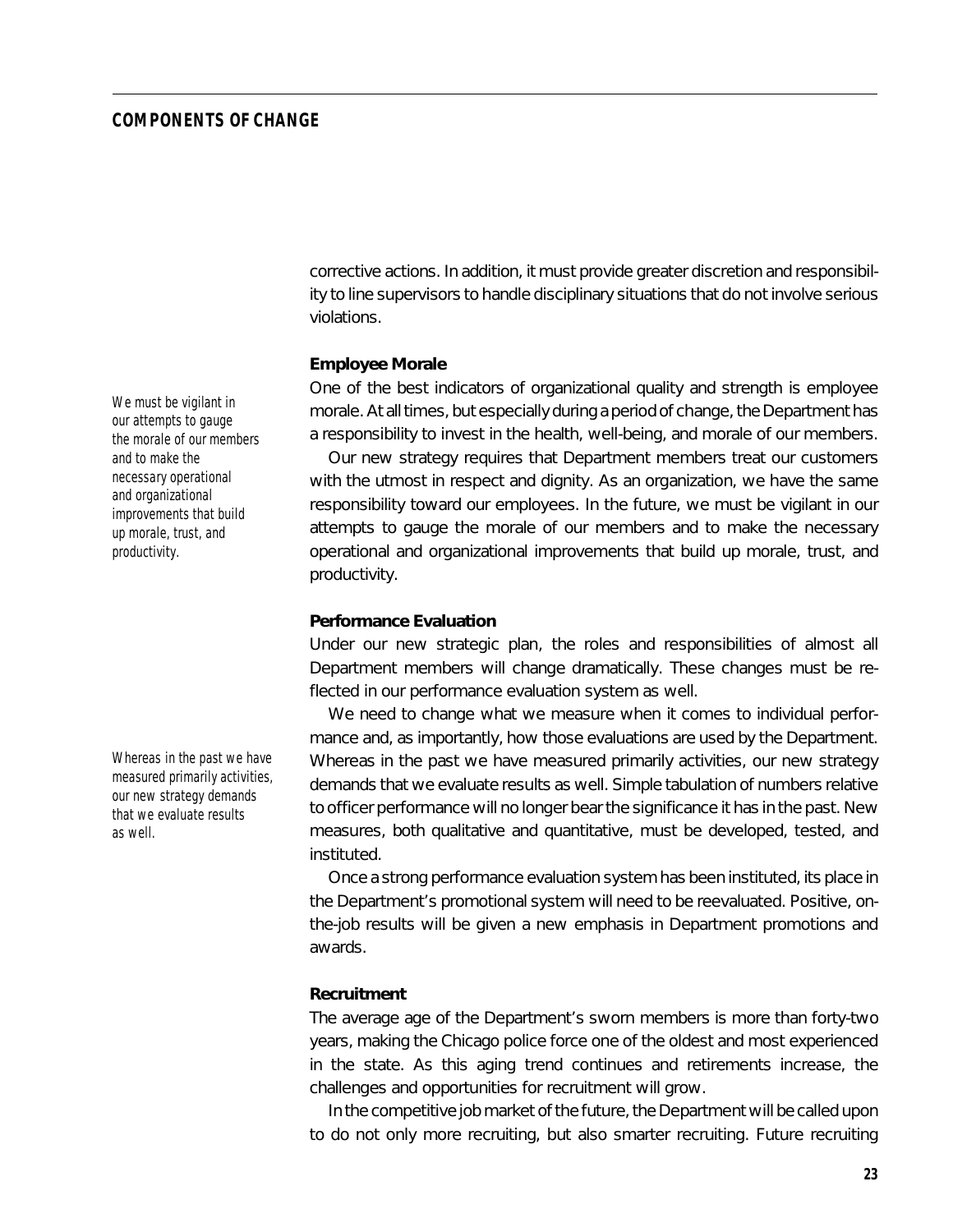*Career development opportunities must reflect the importance of the patrol officer and must reward outstanding performance in that (or any other) assignment.*

*We need to successfully match technology with the appropriate people in the Department who can harness its power and develop the information tools that are so vital to our strategy.*

efforts must focus on people who possesses those key skills that are compatible with our new policing strategy. Creativity, self-motivation, analytical abilities, cultural awareness, communications proficiency, and technical skills will all be more important than ever before. In addition, the Department will need to continue its efforts to recruit an officer corps that is more reflective of the diverse communities we serve.

#### *Career Development*

This strategic plan acknowledges the value of *all* Department members, sworn and civilian. Under our new strategy, we have made a commitment to recruit the best, most highly motivated people we can find, to provide them with adequate training, and to give them the decision-making authority and tools to get the job done.

This commitment must be reinforced with a strong program of career development. In the future, the Department must initiate better and more consistent career opportunities to develop the full potential of all members. Career development must be planned, not carried out in a haphazard manner. The expectations of performance must be clearly articulated, and the opportunities for advancement must be offered more regularly.

Special attention will need to be paid to patrol officers, who are the people primarily responsible for service delivery under this strategy. In the past, a patrol assignment has been viewed as an obstacle to career development and promotion. Members who were highly motivated and strove for advancement were often discouraged from staying in patrol to achieve their goals. In the future, career development opportunities must reflect the importance of the patrol officer and must reward outstanding performance in that (or any other) assignment.

#### *Use of Technology*

The rapid pace of technological advancement we have witnessed in the last decade will only accelerate in the future. Especially critical will be the development of the Department's new 911/Computer-Aided Dispatch system.

In the future, we need to ensure that technological advances such as these don't stand alone. New technology must be properly integrated with, and supportive of, the broader goals and strategies of the Department—enhancing our crime-fighting capacity, improving the quality of neighborhood life, and developing a strong partnership with the community.

We need to successfully match technology with the appropriate people in the Department who can harness its power and develop the information tools that are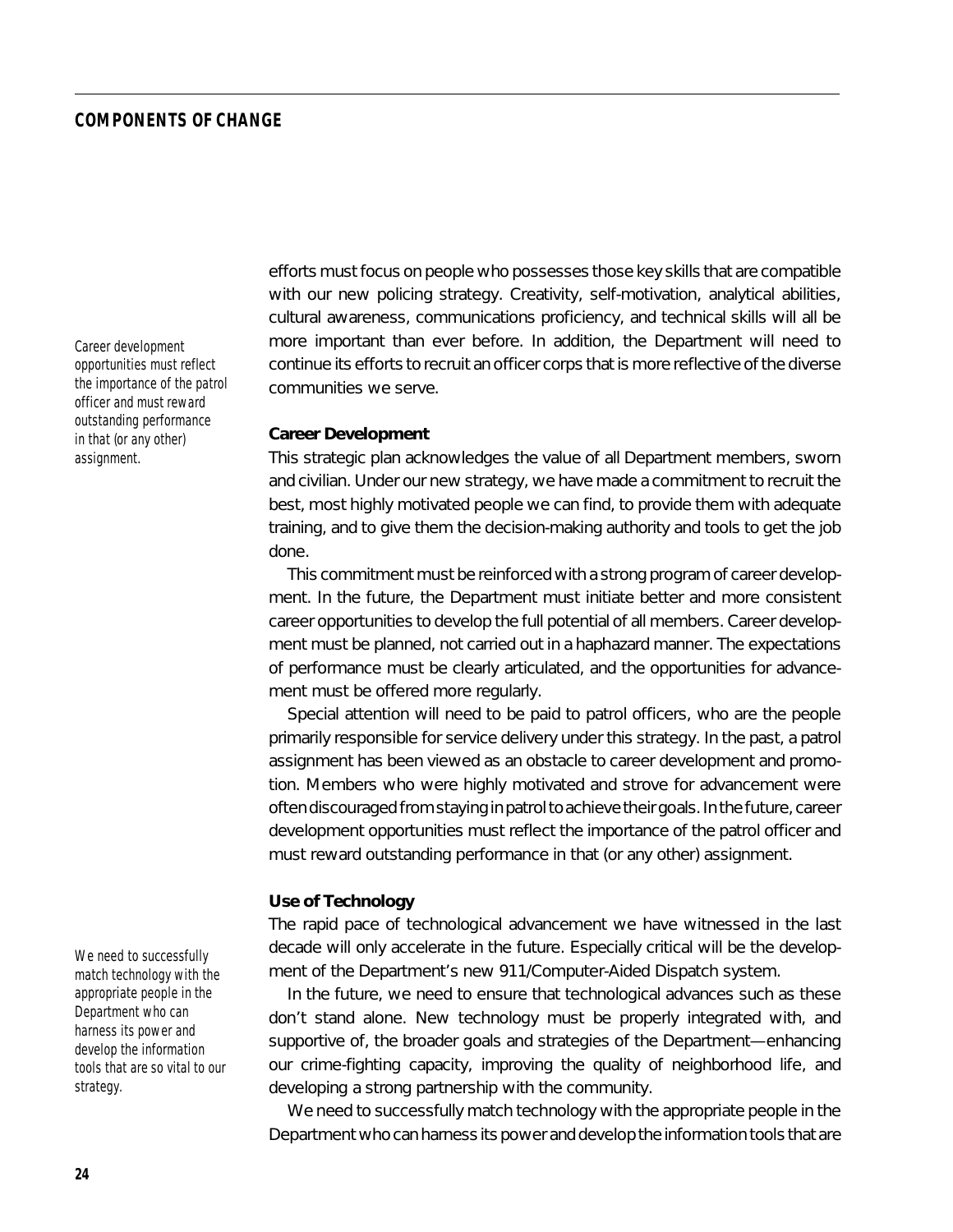so vital to our strategy. In many cases, computers will need to be moved out of the back room, where they have served as specialized tools, and into the operational levels of our organization, where they can become more flexible and far-reaching tools of the police.

#### *Rules and Regulations*

The Department's entire system of orders, notices, and directives must be brought in line with our new strategic direction.

In the future, we need to develop strong organizational values that will help define the boundaries of acceptable behavior and actions within the Department. By its nature, this value-driven approach will necessitate a significant increase in individual flexibility and discretion. As a result, our system of rules and regulations will need to be reexamined to reflect this fundamental shift. In its final form, this system must encourage, not inhibit, the initiative and creativity that are so pivotal to our strategy.

#### *Resource Allocation*

The allocation of Department resources is based on objective criteria and needs. This fundamental principle will not change.

What will need to change are the objective methods we use in making resource allocation decisions. Our methods must be broadened to incorporate meaningful service standards that reflect our new strategy. Those standards must go beyond tabulating 911 calls to include a thorough examination of the problems and needs of neighborhoods and individual beats.

Eventually, our beat boundaries should be made more compatible with the strong and natural neighborhood boundaries that already exist in Chicago. This compatibility will help ensure the efficient delivery of police services and a stronger partnership with existing neighborhoods and neighborhood organizations.

#### *Budgeting*

The Department's system of budgeting must be structured to enhance the achievement of goals, not the perpetuation of existing bureaucracies. In the future, we will need to link budget amounts more closely with results, using a more rigorous analysis of the costs and accomplishments of the various units within our organization.

Just as we envision a more decentralized approach to operational decision making, we must also work toward a more decentralized approach to budgetary

*Our system of rules and regulations must encourage, not inhibit, the initiative and creativity that are so pivotal to our strategy.*

*Our beat boundaries should be made more compatible with the strong and natural neighborhood boundaries that already exist in Chicago.*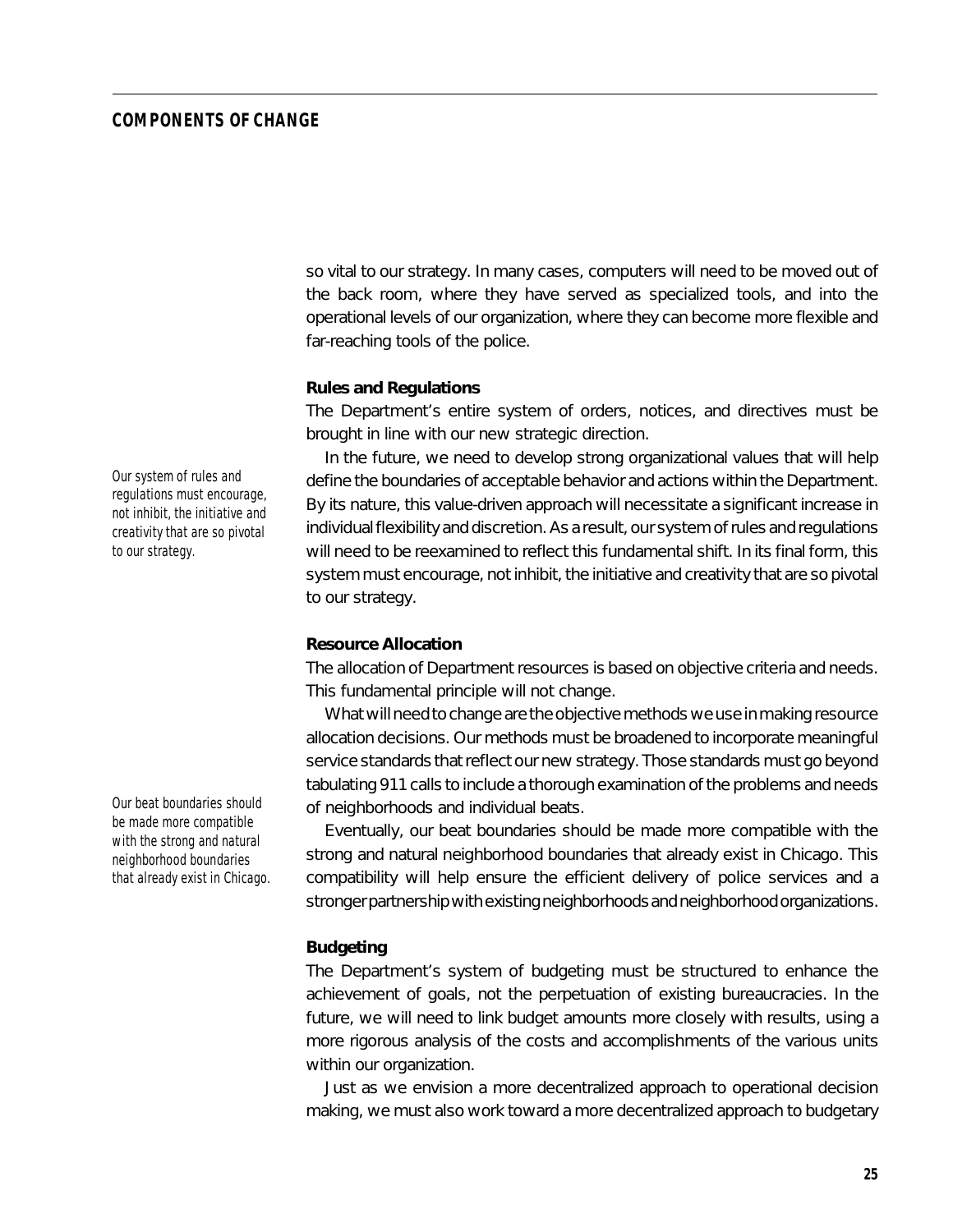*If the Department is to hold supervisors accountable for results at their level of responsibility, then supervisors should have more control over the budgets needed to achieve those results.*

*Sharing of useful information must be a pervasive value throughout the Department. The intentional withholding of information from one another for selfish purposes is a dangerous practice that will not be tolerated.*

decision making. More budget decisions should be made at the operational level. If the Department is to hold supervisors accountable for results at their level of responsibility, then supervisors should have more control over the budgets needed to achieve those results. The idea of district commanders or other operational supervisors having real input into their budgets, and thus responsibility and accountability, should not be summarily dismissed because it has never been tried in the past.

In the future, our budgeting process must be flexible enough to respond to the changing conditions that are inevitable in a City as dynamic as Chicago, yet rigid enough to maintain strict fiscal responsibility.

#### **Sharing and Utilization of Information**

In the future, more so than ever, information will be the fuel that drives the policydevelopment and decision-making engines of the Department. Making the most of this powerful crime-fighting commodity will be key to our success.

Over the years, the Department has collected vast amounts of data. The problem has been making this information meaningful and accessible to the people who could make the most use of it—decision makers at the lowest levels of execution. Information is power in any organization. In the future, that power must be put in the hands of those members best able to achieve results. Under our new strategic vision, timely and accurate information will be critical for setting priorities, delivering services, and evaluating our impact on fighting crime and solving problems in our neighborhoods.

To ensure optimal performance at the operational level, we will need new approaches for sharing information among Department members. Continuing to rely on informal methods and networks is no longer adequate. We must develop concrete—and technologically sound—mechanisms for sharing information in support of our strategic goals.

Sharing of useful information must be a pervasive value throughout the Department. The intentional withholding of information from one another for selfish purposes is a dangerous practice that will not be tolerated. Under our new policing strategy, information will no longer be hoarded for the benefit of a few vested interests, at the expense of the organization and the community we serve.

In addition to operational data, other types of information will need to be collected, analyzed, and communicated as well. In these times of change, internal communications is critical for keeping members informed of the progress we are making and the problems we are encountering. Likewise, it is in the vital interest of the Department that we put in place formal mechanisms to provide information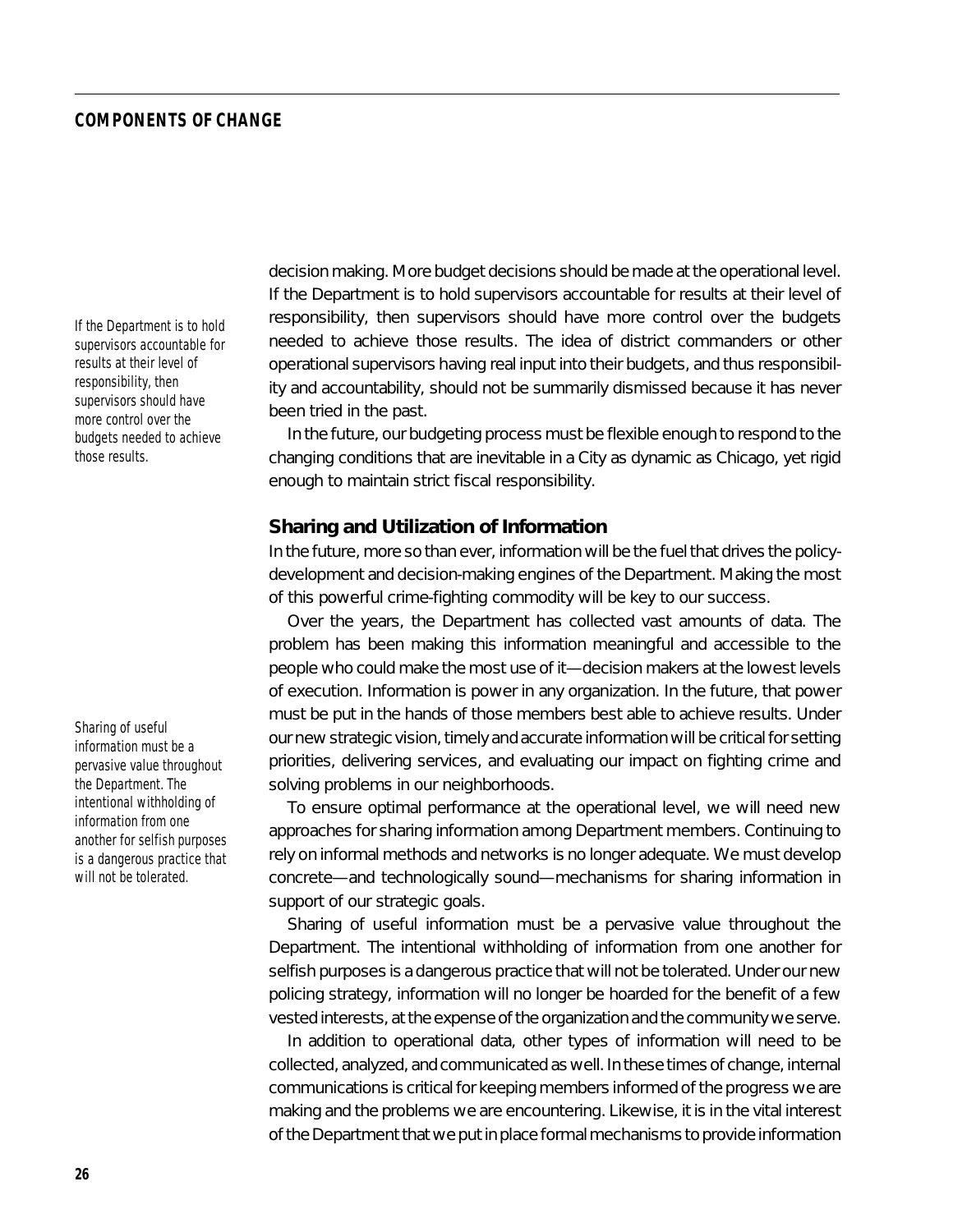to the community and other external constituencies. Internally and externally, it is critical that we capture ongoing feedback on how we're doing and what results we're achieving.

#### **Role of the Community**

As part of our new strategy, we have made a commitment to establish a relationship between the community and the police that will break down longstanding barriers, reduce community tensions, open up avenues of information, and provide constructive and meaningful opportunities for collaboration. Responsibility for forging this partnership cannot be assigned to a select few individuals in the Department. It must be pervasive: every Department member—but especially those at the most basic operational level—must see community outreach as an important and ongoing element of their jobs.

We must continue to recognize that this evolving relationship with the community will not supplant the Department's ongoing responsibilities to make sound professional decisions concerning the formulation of policies, the allocation of resources, and the maintenance of the highest standards of quality and ethical behavior. By the same token, this partnership will not be a superficial one. We must aggressively seek input from the community in setting priorities and in developing and implementing crime-fighting and problem-solving strategies at the neighborhood level. Our partnership with the community must go beyond the issue of crime. It must encompass our common goal of making Chicago a better and safer city.

For our new strategy to be successful, effective bridges need to be spanned not only between the police and the community, but also between different communities and between communities and other government agencies. Our community-based strategy, however, must not become a forum for the promotion of any particular community group to the exclusion of others. Self-serving activity will only polarize and isolate organizations and create distrust, disharmony, and disenchantment with our strategy. It will be the role of both welltrained police and community leaders to effectively monitor and modify this selfdefeating behavior where it occurs.

#### **Networking with Public and Private Sector Service Providers**

Fundamental to our new policing strategy is the commitment the Department has made to help improve the City's response to crime and to other qualityof-life problems that impact the strength and well-being of Chicago's neighborhoods.

*Every Department member—but especially those at the most basic operational level—must see community outreach as an important and ongoing element of their jobs.*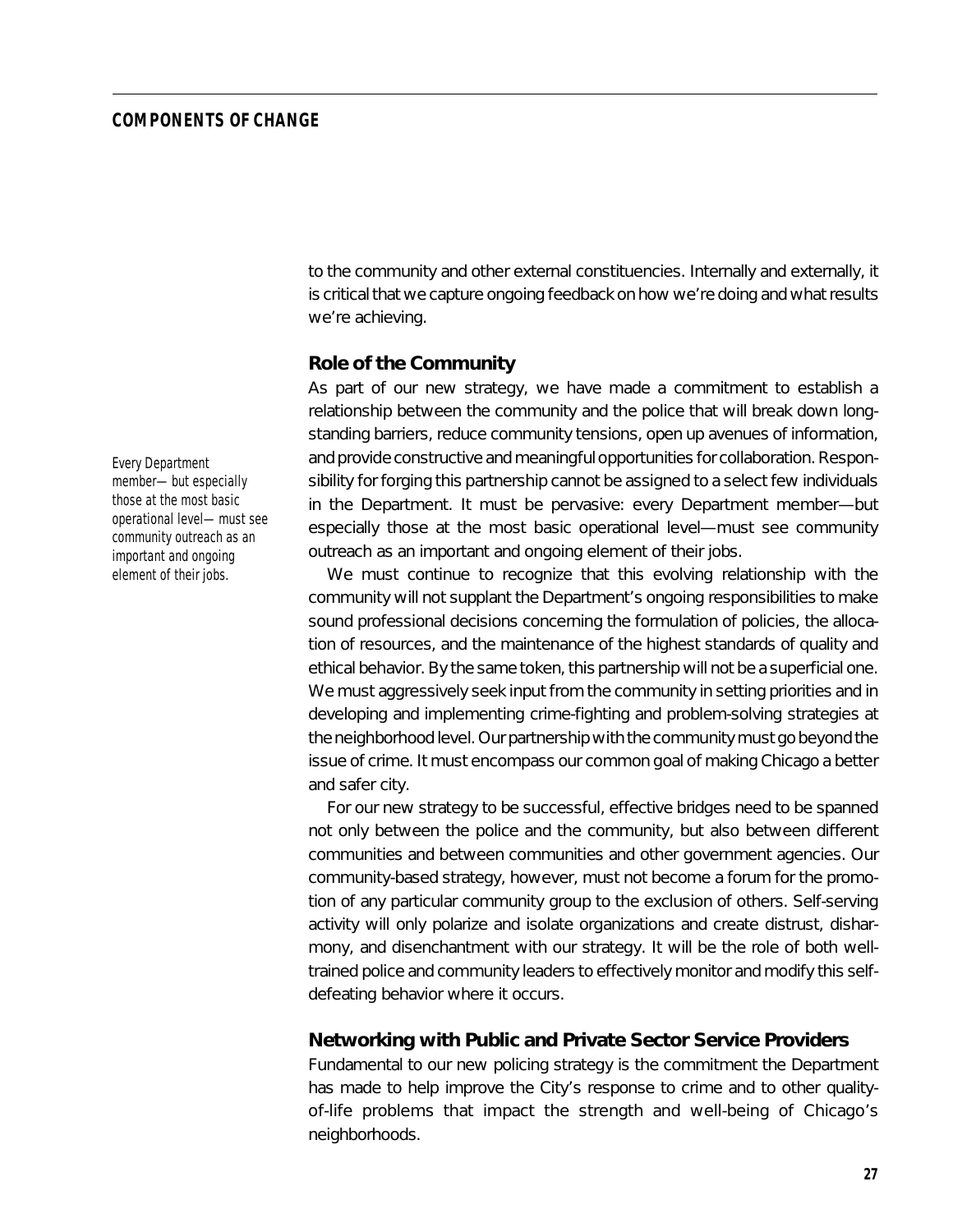This commitment, however, does not mean the police are the only resource available to respond to every situation. We recognize the Department's limited ability to solve many of the problems that arise in our neighborhoods. In the future, our role should be that of a catalyst, mobilizing those resources—public, private, and community—that can get the job done.

In this role as catalyst, Department members must become sufficiently knowledgeable about the resources that are available and that are appropriate for different situations. In addition, we must ensure that these resources are accessible. In this regard, we cannot rely simply on informal relationships. We must develop formal relationships and procedures to ensure responsiveness and accountability by all of our partners in this important endeavor.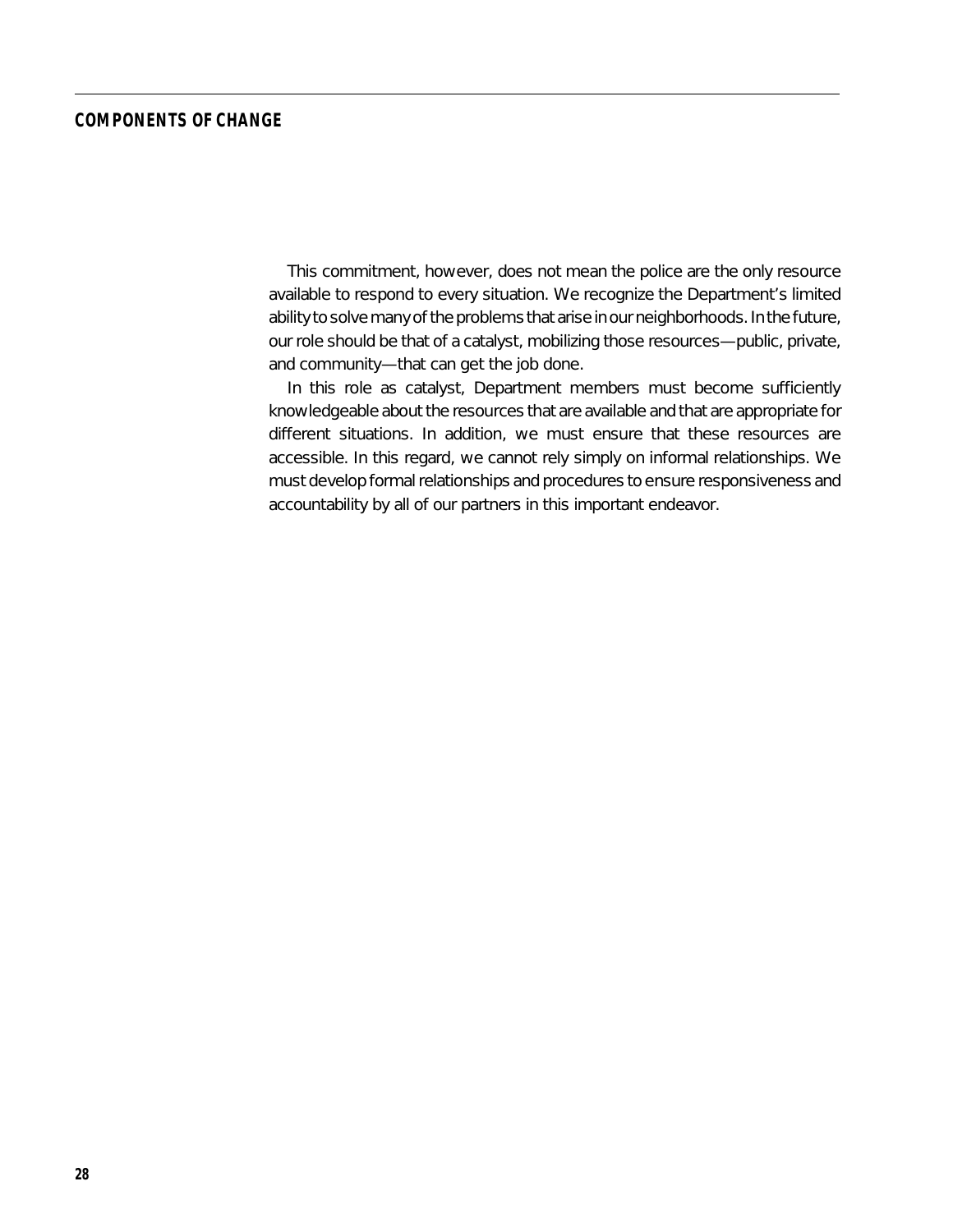# **CONCLUSION**

*As a Department and a community, we must remain unified in this strategy, yet open and flexible enough to adjust it when necessary.*

hicago's new policing strategy is not a "quick-fix" or a panacea.<br>
Our problems of crime, violence, and neighborhood disorder have a<br>
long and complex history, and changes in society are occurring too rapidly<br>
and profound long and complex history, and changes in society are occurring too rapidly and profoundly to make easy solutions possible. With the development of this strategic plan, however, we have taken the necessary first steps toward reinventing, and reinvigorating, our Department.

Such a major revision of our mission, our culture, and our operational philosophy will need time. That this plan covers the next three to five years is recognition of that fact. Along the way, obstacles will be encountered and obstacles will be overcome. Opportunities will surface from which we will benefit. As a Department and a community, however, we must remain unified in this strategy, yet open and flexible enough to adjust it when necessary.

The time frame for any strategic plan must have a beginning. We have begun. A follow-up document to this broad strategic vision will be more comprehensive and present a detailed plan of action. That report will identify specific tasks that need to be carried out, and it will affix responsibility for seeing that these tasks get done, and done right.

Our Department has long been recognized nationally for the quality of our police services and the professionalism of our members. That reputation will be enhanced as we translate our new strategic vision into an effective plan of action—a plan that truly makes a difference in improving the quality of life in all of Chicago's neighborhoods. Together we can.